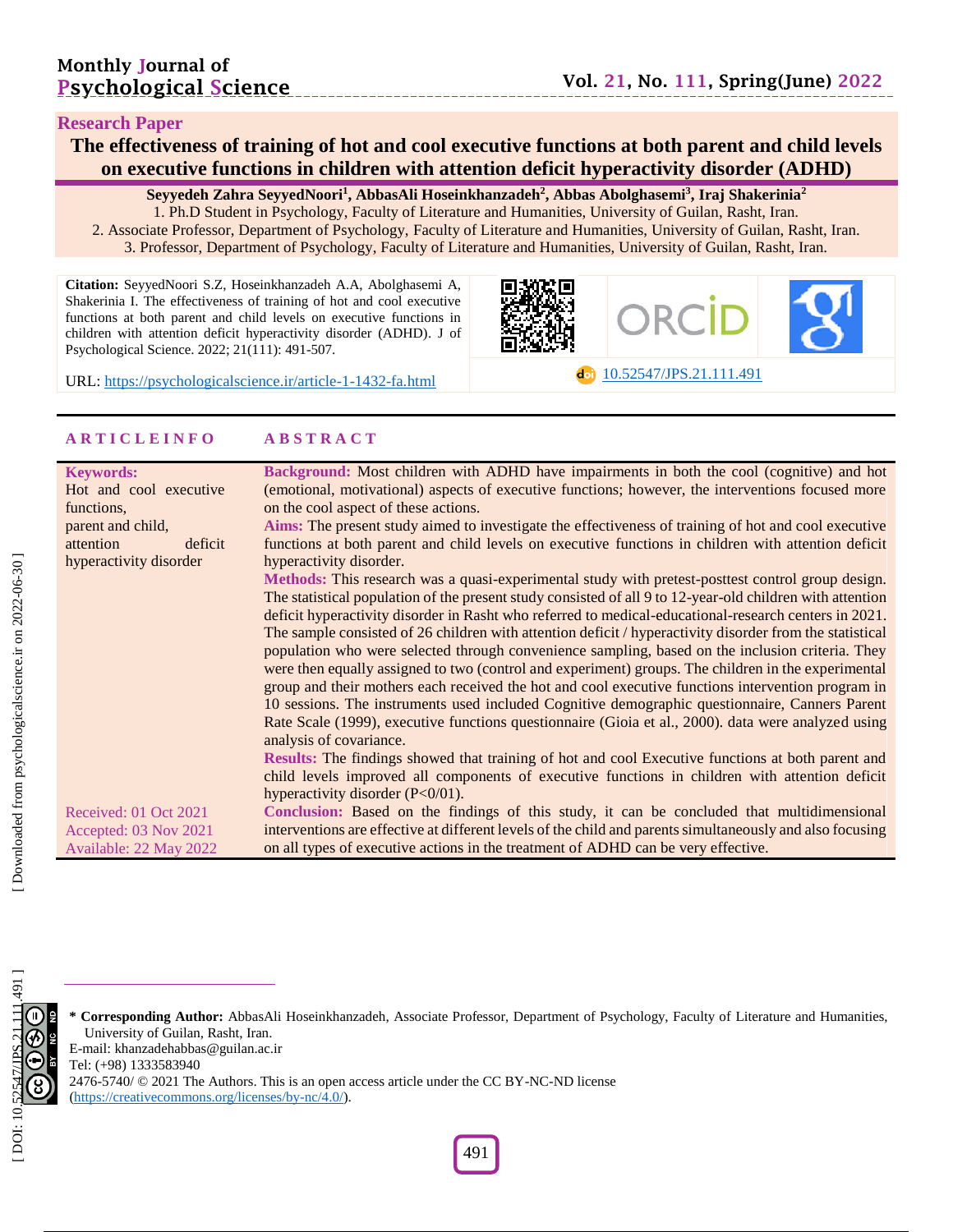## **Monthly Journal of Psychological Science**

## **Extended Abstract**

## **Introduction**

ADHD is one of the most common developmental neurological disorders in childhood. this disorder is characterized by persistent symptoms of attention deficit, impulsivity, and hyperactivity (Roshannia, et al, 2021). The neurological basis of this disorder and impairment in executive functions is so prominent in its etiology that it has recently been suggested that most people with this disorder experience impairment in executive functions; in other words, ADHD is essentially a developmental disorder of executive functions (Ayano, et al, 2020; Roshannia, et al, 2021). Traditionally, research has looked at executive functions through a cognitive perspective rather than considering its motivational and emotional dimensions. In 2002, an article was published by Zelazo and Müller that conceptualized it in two separate but related categories: cool executive functions (cognitive) and hot executive functions (mostly emotional). Cool executive functions are used to solve abstract, logical, and non -emotional problems, such as cognitive flexibility, inhibition, and working memory, planning, and organization(Zelazo & Carlson, 2020; Ferguson, 2021; Zelazo & Carlson, 2012), and hot executive functions are evoked under remarkable and exciting motivational conditions(Zelazo & Mu¨ller, 2011; Holfelder, et al, 2020), and it involves guided cognitive processes such as delaying pleasure and making emotional decisions(Zelazo & Mu¨ller, 2011). although there is a distinction between hot and cool executive functions, they are part of a coordinated system that normally works together (Zelazo & Carlson, 2012). Previous studies showed that children with ADHD have deficits in hot and cool executive functions (Shakehnia, et al, 2021; Kappel, 2014). However, executive functions can be improved through training, and effective intervention targets both dimensions (Zelazo & Carlson, 2020). The results of some studies such as (Korpa et al., 2020) indicate the effectiveness of executive functions training on improving the performance of children with ADHD. It has also been shown that parental involvement in treatment not only

[Downloaded from psychologicalscience.ir on 2022-06-30]

## **Vol. 21, No. 111, Spring(June) 202 2**

contributes to the progress of treatment but is also essential and plays an important role in reducing the symptoms of ADHD and improving the neuropsychological function of the child (Tamm, et al, 2017; DiFederico, 2021). In previous studies, traditional and cool executive functions were usually considered and their hot dimensions were usually ignored, while to achieve the desired performance, it is necessary to cultivate both dimensions. In addition, most of the interventions were child -centered, and simultaneous intervention on the child and through parents were rarely performed, and the interventions performed focused on Parenting education and positive parenting. due to the lack of research on this subject, the present study was conducted to investigate the effectiveness of hot and cool executive functions at both parent and child levels on the executive functions in children with ADHD.

## **Method**

This research was a quasi -experimental study with a pretest -posttest control group design. The statistical population of the present study consisted of all 9 to 12 -year -old children with ADHD referred to medical educational -research centers in Rasht city in 2021. The sample consisted of 26 children with ADHD from the statistical population who were selected through the convenience sampling, based on the inclusion criteria, and were randomly assigned to the control and experimental groups. The children in the experimental group and their mothers each received the intervention program in 10 sessions. The instruments used included the demographic questionnaire, the Conners' Parent Rating Scale, and the executive functions questionnaire. data were analyzed using the analysis of covariance.

## **Results**

In the present study, 26 subjects participated in two experimental and control groups in the age range of 9 to 12 years. Shapiro -Wilkes test is presented to determine the normality of data distribution in pre test and post -test. The results show that Shapiro - Wilkes statistics are not significant for all variables, so it could determine that their distributions are normal. To evaluate the effectiveness of the intervention program on executive functions, the total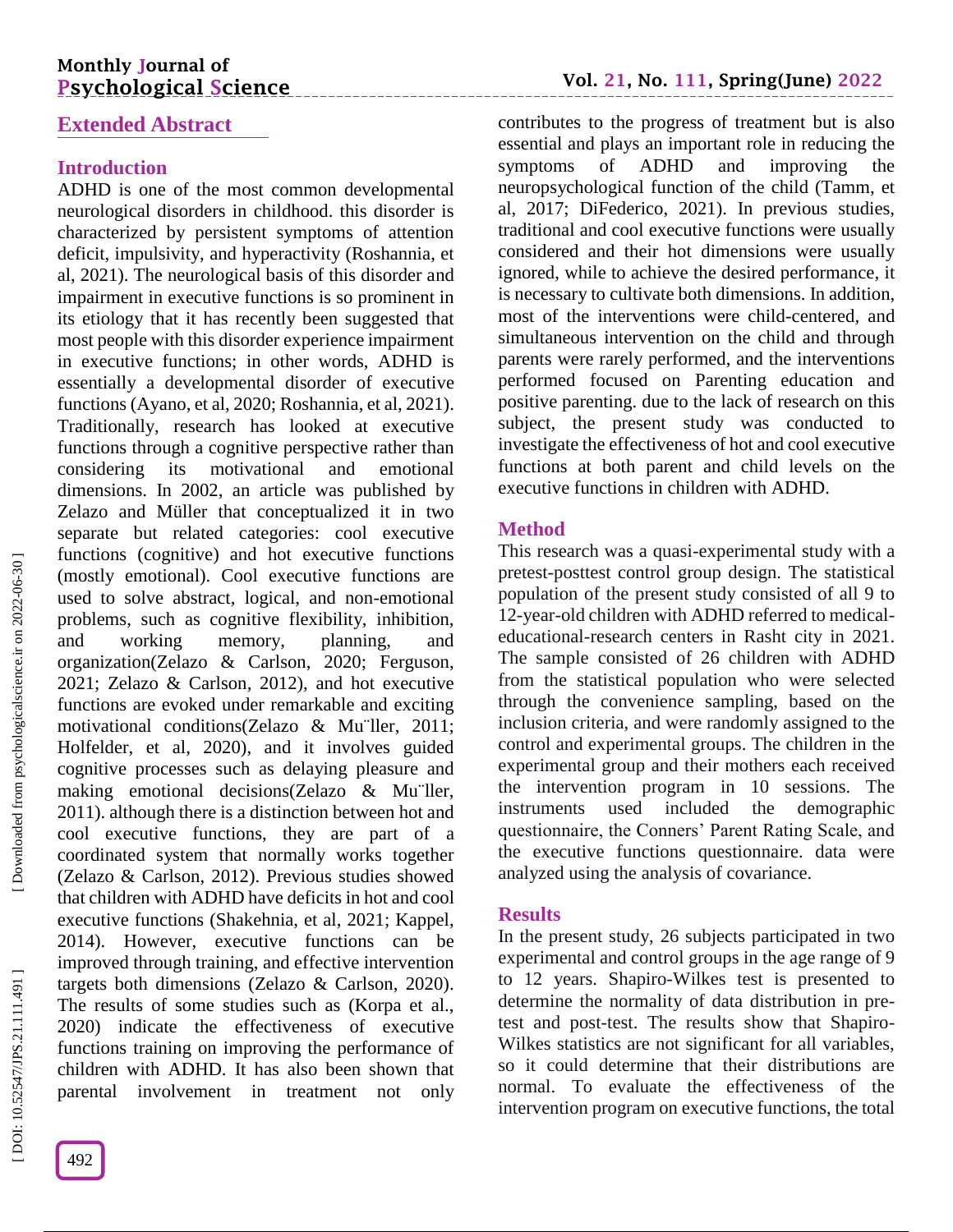## **Monthly Journal of Psychological Science**

score of executive functions was evaluated using the assumptions of univariate analysis of covariance. First, the homogeneity of the regression line slope was examined, which show that the interaction between the conditions and the pre -test subject is not significant (P =  $0.377$ , F =  $0.812$ ). Levin's test was

used to evaluate the homogeneity of variance of the dependent variable and The hypothesis of

homogeneity of errors of both experimental and control groups was confirmed for the total score of executive functions ( $F = 0.812$ ,  $p \le 0.05$ ).

| Source statistics of changes                            | Total squares | Degrees of freedom | Average squares |         | Significance level | ETA coefficient |
|---------------------------------------------------------|---------------|--------------------|-----------------|---------|--------------------|-----------------|
| group                                                   | 1783/932      |                    | 1783/932        | 199/417 | 0/001              | 0/897           |
| Analysis of covariance by<br>controlling pretest values | 473/633       |                    | 473/633         | 52/945  | 0/001              |                 |
| Error                                                   |               | 23                 | 8/946           |         |                    | 0/697           |

According to Table 4, the results of post -test analysis of covariance of the total score of executive functions after adjusting the pretest shows that by eliminating the effect of the pretest score, the effect of intervention program training on the post -test score of the total score of executive functions is significant (P  $\leq 0.01$ , Df = 23/1, F = 417/199). The effect size of 0.897 shows that this difference is good. The F statistic is the pretest (52.945) which is significant at the level of 0.001. This finding shows that the pre -test has a significant effect on the post -test scores of the total score of executive functions. Based on the final estimated means of the total score of the executive functions, the mean of the experimental group is 75.278 and the mean of the control group is 92.337, and the difference between them is -17.058. it is noticeable that that the mean score of the experimental group in the total score of executive functions is significantly different from the mean score of the control group. Since the executive functions Questionnaire measures the difficulty of executive functions and a low score on it indicates an improvement in executive functions; It can be concluded that the use of educational programs improves the executive functions of children with ADHD. Multivariate analysis of covariance was used to determine the effectiveness of the training program on each of the components of executive functions. Before presenting the results of this test, the F statistic to investigate the assumption of homogeneity of pre -test and post -test regression slope of the components of executive functions in the experimental and control groups was not significant  $(P \le 0.05)$ . Therefore, the regression slope of pretest

and posttest is equal in the two groups. To evaluate the homogeneity of variance of the dependent variable, Levin's test was used for the components of executive functions. The results show that the hypothesis of homogeneity of errors of both groups is confirmed for all components of executive functions  $(p \le 0.05)$ . The results of the test for equivalence of covariance matrices of dependent variables in the experimental and control groups showed that the F statistic of the Box's M test  $(F = 78.771)$  is not significant ( $P \leq 0.05$ ). Therefore, the covariance matrices are equal in both experimental and control groups. Bartlett's Chi -square test is also significant (P  $\sim$ 0.05). According to the results of multivariate analysis of covariance, the study of the differences between the experimental and control groups in the components of executive functions, Wilkes' lambda 0.026 and the F-statistic  $(F = 41.51)$  at the level of  $(P$  $= 0.001$ ) is significant. The size of this effect was 0.974 with a statistical power of 1. The results of analysis of variance between the experimental group and the control group in the components of executive functions show that in the inhibition component the mean of the experimental group (12.238), the mean of the control group (14.431) and the mean difference between the two groups ( -2.093), in the shifting component, the mean of the experimental group (9.89) and the mean of the control group (12.418) and the difference between the means of these two groups (2 -527), in the emotion control component, the mean of the experimental group (9.167) and the mean of the control group (11.217) and the difference between the means of these two groups (2 -5.05), in the initiation component, the mean of the experimental group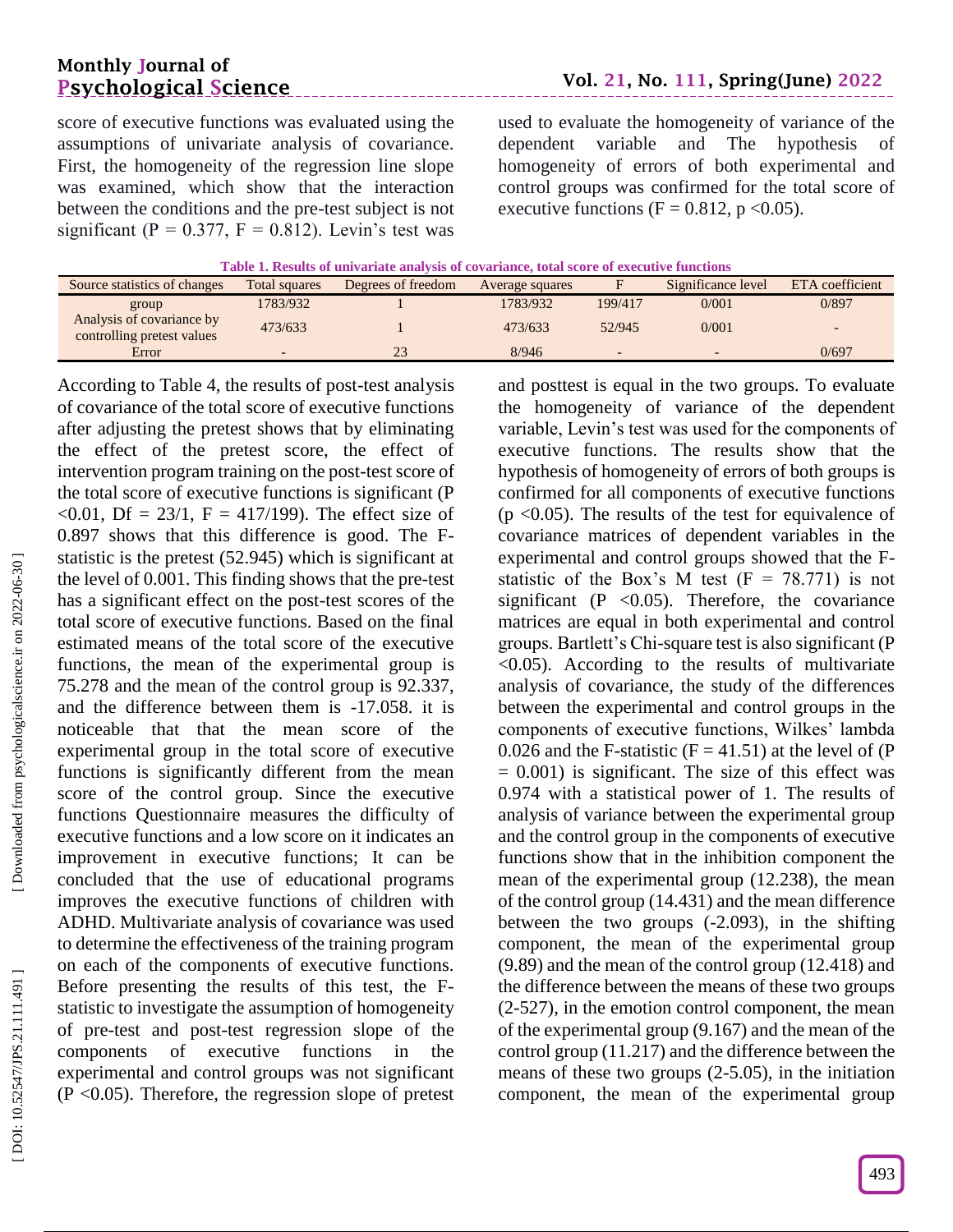## **Monthly Journal of Psychological Science**

(8.13) and the mean of the control group (10.562) and the difference between the means of the two groups (2 -43.1), in the working memory component, the mean of the experimental group (7.681) and the mean of the control group (10.088) and the difference between the mean of the two groups ( -2.407), in the strategic planning component, the mean of the experimental group (11.457) and the mean of the control group (13.697) and the difference between the mean of these two groups (2 -239) is significant at the level of 0.001. In the organizing component, the mean of the experimental group (7.067) and the mean of the control group (9.626), and the difference between the means of these two groups ( -2.559) is significant at the level of 0.01. in the monitoring component, the mean of the experimental group (7.658) and the mean of the control group (10.188), and the difference between the means of these two groups (2 -53) is significant at the level of 0.001. Therefore, it can be concluded that the educational program improves all the components of executive functions in children with ADHD

## **Conclusion**

The present study aimed to investigate the effectiveness of training of hot and cool executive functions at both parent and child levels on executive functions in children with ADHD. The results showed that executive functions training was able to improve the executive functions of children with ADHD. The results of this study are consistent with the results of previous research (Korpa et al., 2020; Nourani Jorjahi et al.; Davis et al., 2015; Anders et al., 2015); in terms of the effectiveness of executive functions training on improving executive functions and reducing symptoms of ADHD and improvement of decision making and adaptive ability. The results can be explained based on the research of Masha et al

(2017). The researchers attributed the frequent presentation of tasks from simple to complex and repetition and practice to improving the executive functions of children with ADHD. They explained that repetitive practice is an important element in improving executive functions because it has been shown that the skill of executive functions also increases, depending on the number of times it is practiced. In addition, parental involvement is an important factor, and assignements of executive functions and play -based activities that target aspects of self-regulation and parent -child relationships, when administered in a structured way by parents, provide a promising approach to improving functional outcomes and reducing disability in children with self-regulation deficits (Tamm, et al, 2017). The present research can theoretically pave the way for future research and join the research related to this topic. On the other hand, the results of this study can help behavioral scientists, teachers, parents of children with ADHD, and other people in identifying, preventing, and treating children with ADHD who suffer from deficits in cool and hot executive function.

## **Ethical Considerations**

**Compliance with ethical guidelines:** This article is taken from the doctoral dissertation of the first author in the field of psychology at the University of Guilan. Ethical principles and confidentiality were observed in the research.

**Funding:** This research was conducted without the financial support of any public or private institution or organization.

**Authors' contribution:** The first author is the principal investigator of the research, the second author is a supervisor the dissertation, the third and fourth authors are the advisors of the dissertation.

**Conflict of interest:** The authors declare no conflict of interest for this study.

**Acknowledgments:** We thank all those who helped us in this research.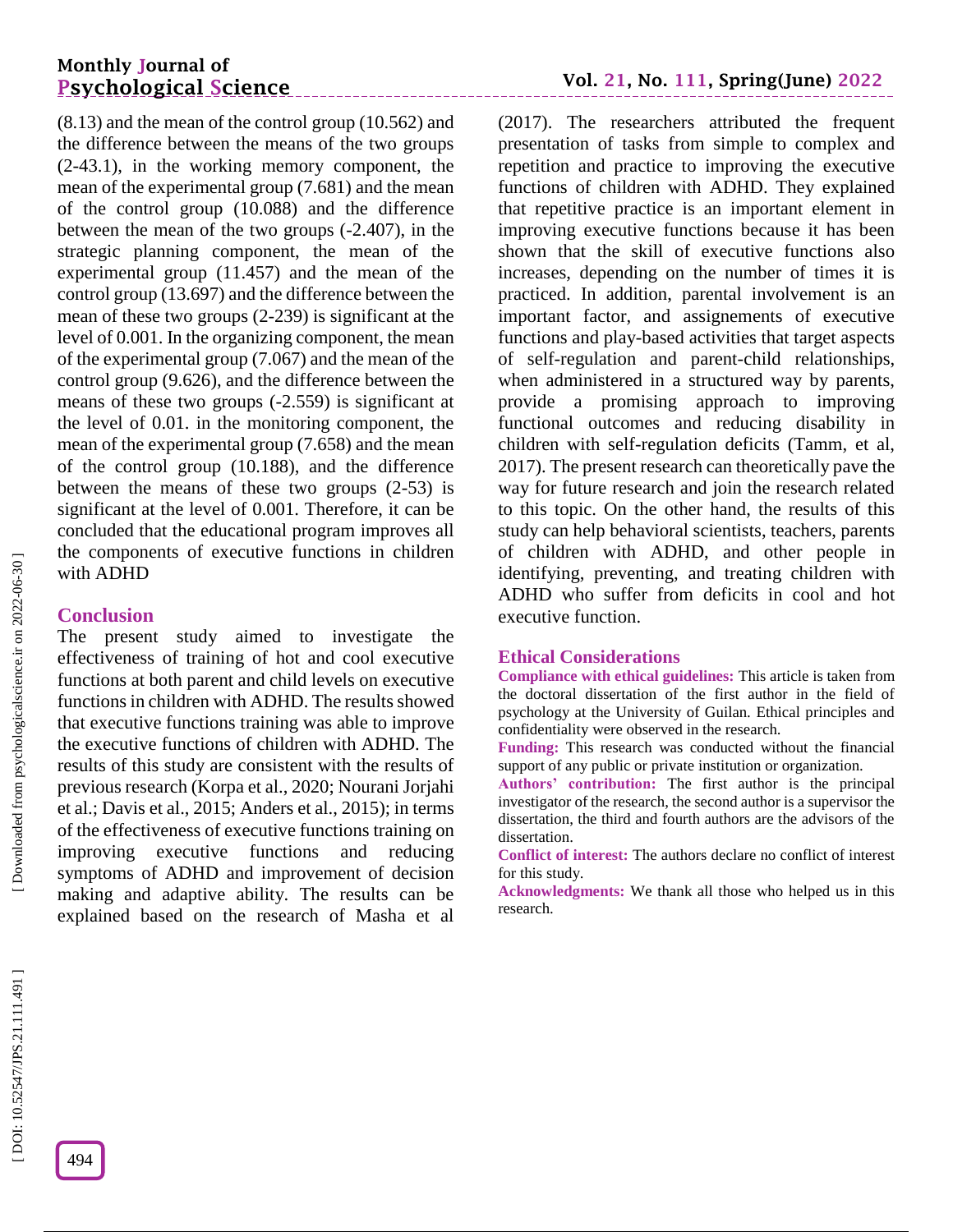**مقاله پژوهشی**

# **کودک بر کنشهای اجرایی کودکان دارای سرد در دو سطح والد و اثربخشی آموزش کنشهای اجرایی گرم و فزونکنشی اختالل کمبود توجه /**

| سیده زهرا سیدنوری ٰ، عباسعلی حسینخانزاده* ، عباس ابوالقاسمی ، ایرج شاکرینیا ؑ |  |  |  |
|-------------------------------------------------------------------------------|--|--|--|
|-------------------------------------------------------------------------------|--|--|--|

. دانشجوی دکتری روانشناسی، دانشکده ادبیات و علومانسانی، دانشگاه گیالن، رشت، ايران. **<sup>2</sup>**

۲. دانشیار، گروه روانشناسی، دانشکده ادبیات و علومانسانی، دانشگاه گیلان، رشت، ایران.<br>۳. استاد، گروه روانشناسی، دانشکده ادبیات و علومانسانی، دانشگاه گیلان، رشت، ایران.

| چکیده                                                                                                                       | مشخصات مقاله                |
|-----------------------------------------------------------------------------------------------------------------------------|-----------------------------|
| زهینه: بیشترکودکان دارای اختلال کمبودتوجه /فزونکنشی در هر دو جنبهٔ سرد (شناختی) و گرم (عاطفی، انگیزشی) کنش،ای اجرایی        | كليدواژهها:                 |
| دچار نارساییاند، با این حال، مداخلات، بیشتر بر جنبهٔ سرد این کنشها تمرکز کردند.                                             | کنشهای اجرایی گرم و سرد،    |
| هدف: پژوهش حاضر بهمنظور بررسی اثربخشی آموزش کنشهای اجرایی گرم و سرد در دو سطح والد و کودک بر کنشهای اجرایی                  | والد و کودک،                |
| کودکان دارای اختلال کمبود توجه /فزونکنشی انجام شد.                                                                          | اختلال کمبود توجه /فزونکنشی |
| <b>روش:</b> طرح پژوهش حاضر شبهآزمایشی از نوع پیشآزمون، پسآزمون با گروه گواه بود. جامعهٔ آماری پژوهش شامل تمامی کودکان ۹     |                             |
| تا ۱۲ ساله دارای اختلال کمبود توجه /فزونکنشی شهر رشت بودند که در سال تحصیلی ۱۴۰۰ به مراکز درمانی، آموزشی مراجعه کردند.      |                             |
| نمونهٔ پژوهش شامل ۲۶ کودک دارای اختلال کمبود توجه / فزون کنشی از جامعهٔ آماری ذکر شده بود که برحسب شرایط ورود و خروج        |                             |
| پژوهش به روش در دسترس انتخاب و با گمارش تصادفی در گروههای آزمایش و گواه تقسیم شدند. کودکان گروه آزمایش و مادران             |                             |
| آنها هرکدام برنامهٔ مداخلهای کنشهای اجرایی گرم و سرد را طی ۱۰ جلسه دریافت کردند. ابزار مورد استفاده شامل پرسشنامهٔ جمعیت    |                             |
| شناختی، مقیاس درجهبندی کانرز (۱۹۹۹) و پرسشنامهٔ کنش۱های اجرایی (جوجیا، ۲۰۰۰) بود. دادهها با استفاده از آزمون تحلیل کواریانس |                             |
| تحليل شدند.                                                                                                                 |                             |
| <b>یافتهها:</b> نتایج نشان داد آموزش کنشهای اجرایی گرم و سرد در دو سطح والد و کودک بر تمامی مؤلفههای کنشهای اجرایی کودکان   |                             |
| دارای اختلال کمبود توجه /فزون کنشی اثر معناداری داشت (۰/۰۱-P).                                                              | دريافت شده: ١۴٠٠/٠٧/٠٩      |
| <b>نتیجه گیری:</b> براساس یافتههای این پژوهش میتوان نتیجه گرفت که مداخلات چندوجهی در سطوح مختلف کودک و والدین به طور        | پذیرفته شده: ۱۴۰۰/۰۸/۱۲     |
| همزمان و همچنین تمرکز بر همهٔ انواع کنش۵ای اجرایی در درمان اختلال کمبود / توجه فزونکنشی میتواند بسیار تأثیرگذار باشد.       | منتشر شده: ۱۴۰۱/۰۳/۰۱       |

شر شده: ۱۴۰۱/۰۴/۰۱<br>نفر شده: ۱۴۰۱/۰۴/۰۱<br>**نویسنده هسئول:** عباسعلی حسینخانزاده، دانشیار، گروه روانشناسی، دانشکده ادبیات و علوم|نسانی، دانشگاه گیلان، رشت، ایران.<br>**نویسنده هسئول:** عباسعلی حسینخانزاده، دانشیار، گروه روانشناسی، **\* فویسنده هسئول:** عباسعلی حسینخانزاده، دانشیار، گروه روانشناسی، دانشکده ادبیات و علوم|نسانی، دانشگاه گیلان، رشت، ایران.

khanzadehabbas@guilan.ac.ir :رايانامه

تلفن: 91333403959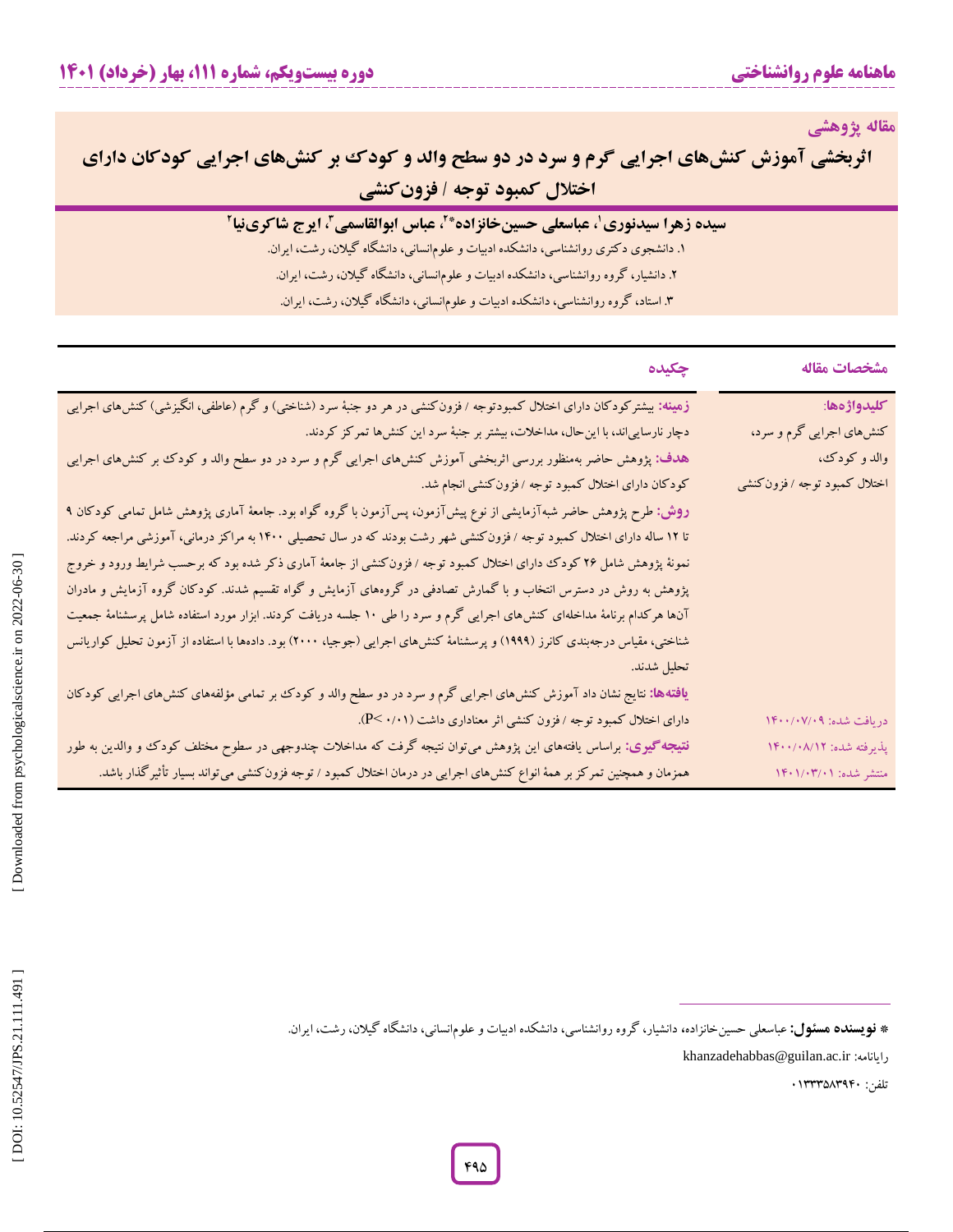## **مقدمه**

اختلال کمبود توجه / فزونکنشی' یکی از شایع ترین اختلالات عصبی تحولی دوران کودکی است که با عالئم پايدار کمبود توجه، برانگیختگی و فزون کنشی مشخص میشود (روشن $\mathbf{u}$  او همکاران، ۲۰۲۱). کودکان با اين اختالل در توانايی توجه، مهار برانگیختگی، تنظیم احساسات، رفتار و خودتنظیمی دچار مشکل هستند )روبرتز و همکاران، 2914؛ سانابرا و همکاران، 2921(؛ که اين امر بر عملکرد تحصیلی، ارتباطات اجتماعی و زندگی روزمرۀ آنها تأثیر منفی میگذارد و سازشيافتگی آنها را با خطر مواجه می کند (هاریش و پاتیل، ۲۰۲۰؛ مکنوس و همکاران، ۲۰۲۱). طی دو دهۀ گذشته، نوزده مطالعۀ مبتنی بر جامعه انجام شد که شیوع اين اختالل را بین دو تا هفده درصد بر آورد کردند (سینگامالا و همکاران، ۲۰۲۱)؛ بنابراين سرمايهگذاری برای بهبود نشانههای اين اختالل، میتواند پیامدهای مثبتی برای اين افراد و جامعه به همراه داشته باشد. مبنای عصبشناختی اين اختلال و نارسایی در کنشهای اجرایی<sup>۲</sup> بهقدری در سببشناسی آن پررنگ است که اخیراً مطرح شده بیشتر افراد دارای اين اختالل، نارسايی در کنشهای اجرايی را تجربه میکنند؛ بهعبارتديگر، اختالل کمبود توجه /فزون کنشی اساساً يک اختلال تحول کنشهای اجرایی است (آيانو و همکاران، 2929؛ روشانیا و همکاران، 2921(.

کنشهای اجرايی به فرآيندهای عصبشناختی بیشتر تعمدی و مرتبط با خودتنظیمی اشاره دارد که همراه با رشد سريع شبکههای عصبی از جمله قشر جلوی لوب جبههای با سرعت بیشتری توسعه میيابد و طیف وسیعی از فعالیتها مانند رفتار هدفمند، استدلال، برنامهریزی، حل مسئله، یادگیری و تفکر خالق را امکانپذير میکند و بهطور يکپارچه با کنترل عاطفی، برانگیختگی و تعامل بینفردی هم مرتبط است )زالزو و کارلسون، 2912؛ راپرت و همکاران، 2929(. بهطور سنتی، پژوهشها، بیشتر از دريچۀ شناختی به کنشهای اجرايی نگاه کردند و تا حد زيادی بعد انگیزشی و عاطفی آن را نادیده گرفتند. در سال ۲۰۰۲، مقالهای توسط زلازو و مولر منتشر شد که از زاويه جديدی به کنشهای اجرايی نگاه کرد و آن را در دو مقولۀ مجزا، اما مرتبط يعنی کنشهای اجرايی سرد (شناختی) و کنشهای اجرايی گرم )بیشتر عاطفی( مفهومسازی کرد. کنشهای اجرايی سرد، در حل مسائل انتزاعی، منطقی و غیر عاطفی به کار میروند (زلازو و

 $\overline{\phantom{a}}$ 

کارلسون، 2912(، و شامل کنشهای اجرايی اصلی مثل انعطافپذيری شناختی، بازداری و حافظهکاری و کنشهای اجرايی پیچیدهتر مثل برنامهريزي، سازماندهي، است که به منطق و تجزيهوتحليل زيادي نياز دارد )زالزو و کارلسون، 2929؛ فرگوسن و همکاران، 2921(؛ و مقوله ديگر، کنشهای اجرايی گرم، که تحت شرايط انگیزشی قابلتوجه و مهیج برانگیخته میشود (زلازو و مولر، ۲۰۱۱؛ هولدفلدر و همکاران، ۲۰۲۰)؛ يعنی احساسات، باورها يا خواستههايی که با پاداش و تنبیه، رفتار اجتماعی و مؤلفههای احساسی تصمیم گیری مرتبط است (لشم، ۲۰۱۶)؛ و شامل فرآيندهای شناختی هدايت شده همچون تأخیر انداختن لذت و تصمیم گیری احساسی است که تحقیقات مختلفی هم از آن حمایت کردند<br>(زلازو و مولر، ۲۰۱۱).

زالزو و کارلسون )2912( بیان میکنند اگرچه بین کنشهای اجرايی گرم و سرد تمايز وجود دارد، اما آنها بخشی از يک سیستم هماهنگ هستند و به طور معمول باهم عمل میکنند. نتايج پژوهشهای مختلف نشان داد کودکان با اختلال نارسایی توجه /فزون کنشی در کنشهای اجرایی کرم و سرد دچار نارسايی هستند )شاکه نیا و همکاران، 2921؛ نجاتی و همکاران، 1394(. بااينوجود، مشخص شده کنشهای اجرايی را میتوان از طريق آموزش بهبود داد )خراسانیزاده گزکی و همکاران، 1399؛ کشاورز ولیان و زارعی گونیانی، 1399( و مداخلۀ کارآمد، مداخلهای است که هر دو بعد را هدف قرار دهد )زالزو و کارلسون، 2929(. شواهد پژوهشی نشان دهندۀ اثربخشی آموزش کنشهای اجرايی بر بهبود عملکرد کودکان دارای اختلال کمبود توجه / فزونکنشی میباشد. کورپا و همکاران )2929( در پژوهشی بر روی 42 کودک دارای اختالل کمبود توجه / فزون کنشی، به کار کيری تمرينهای کنشهای اجرايی را بر بهبود کنشهای اجرايی و کاهش نشانههای اين اختالل مؤثر دانستند. نتايج پژوهش نورانی جورجاهی و همکاران (۲۰۱۸) روی ۱۶ کودک ۷ تا ۱۰ ساله دارای اختلال کمبود توجه / فزونکنشی، نشان دهنده کاهش نشانههای اختالل و بهبود توانش سازشی در گروه آزمايش بود. دويس و همکاران )2914( تأثیرات مداخلۀ چندگانۀ کنشهای اجرايی مبتنی بر بازی را در ۸۹ کودک ۸ تا ۱۲ ساله دارای اختلال کمبود توجه / فزون کنشی بررسی کرد. رتبهبندی معلم نشانگر اثرات مثبت اين مداخله در يک دوره<br>2. Executive Functions

ラン

<sup>1</sup>. Attention Deficit Hyperactivity Disorder (ADHD)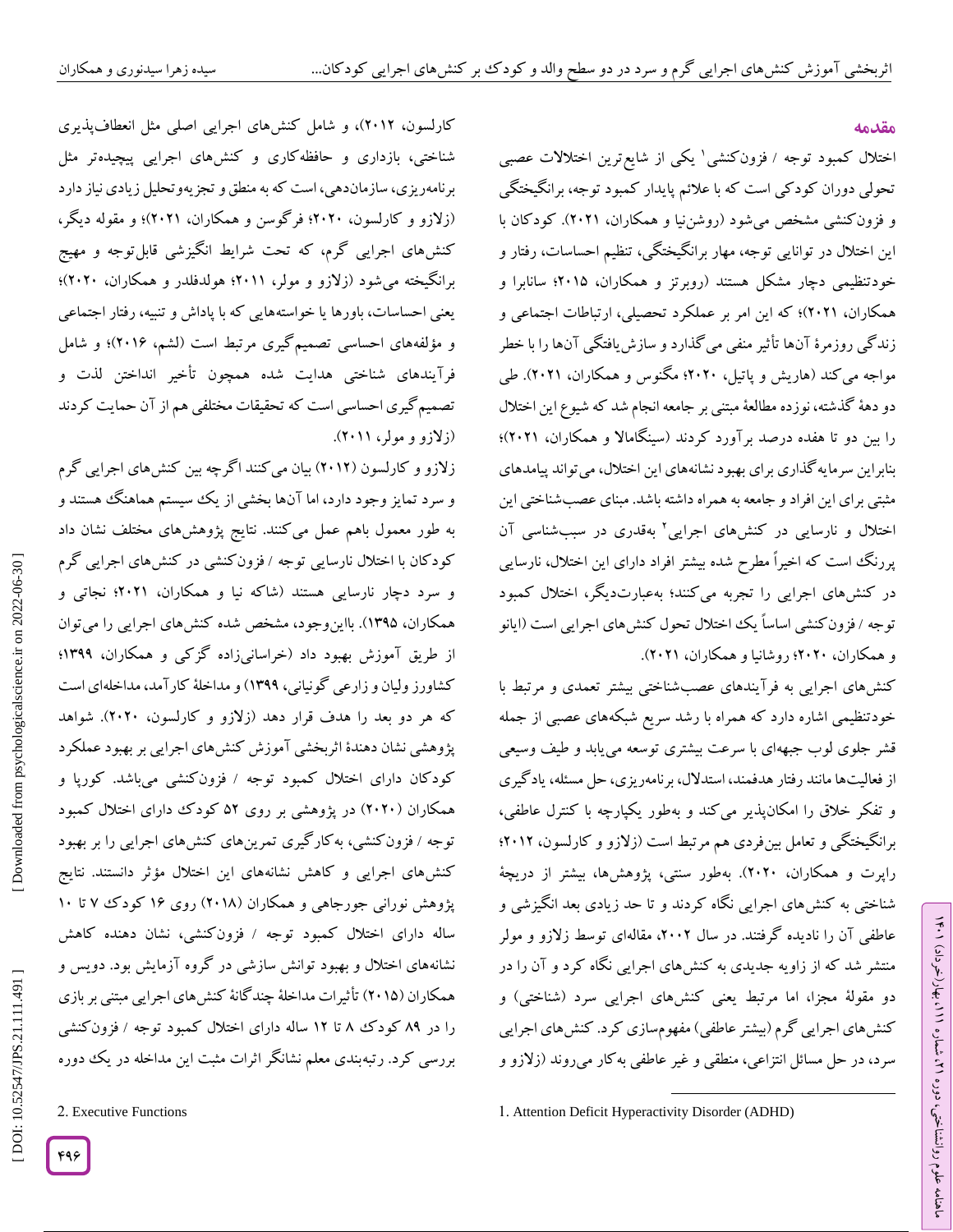کوتاهمدت و بلندمدت (سهماهه) بود. در پژوهشی که توسط آندرز و همکاران )2914( باهدف بهبود تصمیمگیری عاطفی کودکان انجام شد نتايج نشان داد افزايش آگاهی هنگام استفاده از تکلیف قمار آيوا کودکان میتواند در بهبود تصمیمگیری کودکان نقش داشته باشد. نتايج پژوهش لبی و همکاران نيز (۲۰۲۰) نشان داد، آموزش کنش های اجرايی، کفايت عاطفی کودکان را بهبود میبخشند.

يکی از مداخالتی که بهعنوان شیوۀ مؤثر برای درمان کودکان دارای اختلال کمبود توجه / فزونکنشی معرفی شده است بازی است (کیبنز، 2929(. اين شیوه به کودک اجازه میدهد تا احساسات و تعارضات عاطفی خود که بهآسانی قادر به بیان آن نیست را نشان دهد (بریش، ۲۰۲۰). بازی با ارائه تمرينات مکرر سبب تقويت شبکههای عصبی و بهبود کنشهای اجرايی میشود، درواقع ارائه مکرر تکلیف باعث افزايش اثر انتقال آموزش و درنتیجه بهبود تصمیمگیری و گسترش منابع شناختی و عاطفی برای بهبود عملکرد میشود (چايماشا و همکاران، ٢٠١٧؛ بول و همکاران، ٢٠١۶). همچنین مشارکت والدین در درمان نه تنها به پیشرفت درمان کمک می کند بلکه امری ضروری است؛ زيرا مداخالت والدينی نقش مهمی در کاهش نشانههای اختلال کمبود توجه / فزونکنشی و بهبود عملکرد عصب روانشناختی کودک ايفا میکند. همچنین، با بهبود راهبردهای رفتاری در زندگی روزمرۀ کودک و عمق بخشیدن به ارتباط والد – فرزند، تاثیرات درمانی پايداري ايجاد می کند (تام و همکاران، ٢٠١٧، دی فدريکو، ٢٠٢١). در پژوهشهای مختلف تالش شده تا از طريق مداخالت والد محور، مشکالت عصب روانشناختی اين کودکان مورد بررسی قرار گیرد. در پژوهشی (چایماشا و همکاران، ۲۰۱۷) اتربخشی برنامۀ آموزش کنشهای اجرايي و برنامۀ مشارکتی (مشارکت والدين، معلمان، مديران و همسالان) را بر ۸ دانش آموز ۱۰ تا ۱۲ سال دارای اختلال کمبود توجه / فزون کنشی مورد بررسی قراردادند، نتايج نشانگر بهبود کنشهای اجرايی دانشآموزان بود. نتايج پژوهش شو و همکاران )2910( که با هدف بررسی آموزش شناختی کنشهای اجرايی و حمايت والدين در زندگی روزمره و آموزش به 55 کودک سن مدرسه و والدين آنها انجام شد، عملکرد بهتر کودکان دارای اختلال کمبود توجه /فزون کنشی را پس از مداخله در آزمايشهای عصب روانشناختی و گزارشهای زندگی روزمره تأيید شد. تام و همکاران (۲۰۱۷) در پژوهشی اثربخشی کنشهای اجرایی بهصورت آموزش والد

مبتنی بر بازی و روابط والد و کودک را بر 20 کودک دارای اختالل کمبود توجه بررسی کردند، نتايج گزارش والدين نشانگر بهبود کنشهای اجرايی کودکان بود و اثرات مداخله، در پیگیری ۶ ماهه حفظ کردید. این پژوهشگران نتیجه گرفتند مداخله با استفاده از فعالیتهای مبتنی بر بازی که کنشهای اجرايی را هدف قرار میدهد، هر زمان که بهصورت ساختارمند توسط والدين انجام شود رويکردی امیدوار کننده برای بهبود رفتار خودتنظیمی کودکان است.

درواقع با توجه به مطالبی که بیان شد اصلیترين چالشی که کودکان دارای اختلال نارسایی توجه / فزون کنشی با آن مواجهاند، نارسایی در کنشهای اجرايی است. اين نارسايی میتواند بر جنبههای مختلف زندگی کودک تأثیر گذارد و سازشيافتگی آنها را با خطر مواجه کند. در حالی که مشخص شده مداخالت مطلوب میتواند تأثیر مطلوبی بر عملکرد اين افراد داشته باشد. در پژوهشهای قبلی معموالً به کنشهای اجرايی سنتی و سرد يعنی بعد شناختی نظر شد و معموالً ابعاد گرم و عاطفی آن ناديده انگاشته شد در حالی که برای رسیدن به عملکرد مطلوب، پرورش هر دو بعد ضروری است. عالوه بر اين، بیشتر مداخالت، کودک محور بودند و مداخلۀ همزمان روی کودک و باواسطه والدین بسیار محدود انجامشده و مداخالتی هم که انجام شده بر آموزش فرزندپروری و والدگی مثبت تأکید داشتند. با توجه به شیوع نسبتاً بالای اختلال نارسایی توجه / فزون کنشی و کمبود پژوهشهای صورت گرفته دربارۀ اين موضوع، پژوهش حاضر با هدف بررسی تأثیر مداخله کنشهای اجرایی گرم و سرد در دو سطح والد<br>و کودک بر کنشهای اجرایی کودکان دارای اختلال کمبود توجه /<br>فزونکنشی انجام شد.

## **روش**

طرح پژوهش حاضر **شرکتکنندگان: الف( طرح پژوهش و** شبهآزمايشی از نوع پیشآزمون، پسآزمون با گروه گواه بود. جامعۀ اماری پژوهش شامل تمامی کودکان ۹ تا ۱۲ ساله دارای اختلال کمبود توجه فزونکنشی شهر رشت بودند که در سال تحصیلی 1599 به مراکز درمانی، آموزشی مراجعه کردند. نمونۀ پژوهش شامل 22 کودک دارای اختلال کمبود توجه / فزونکنشی از جامعۀ اماری ذکر شده بود که برحسب شرایط ورود و خروج پژوهش به روش در دسترس انتخاب و با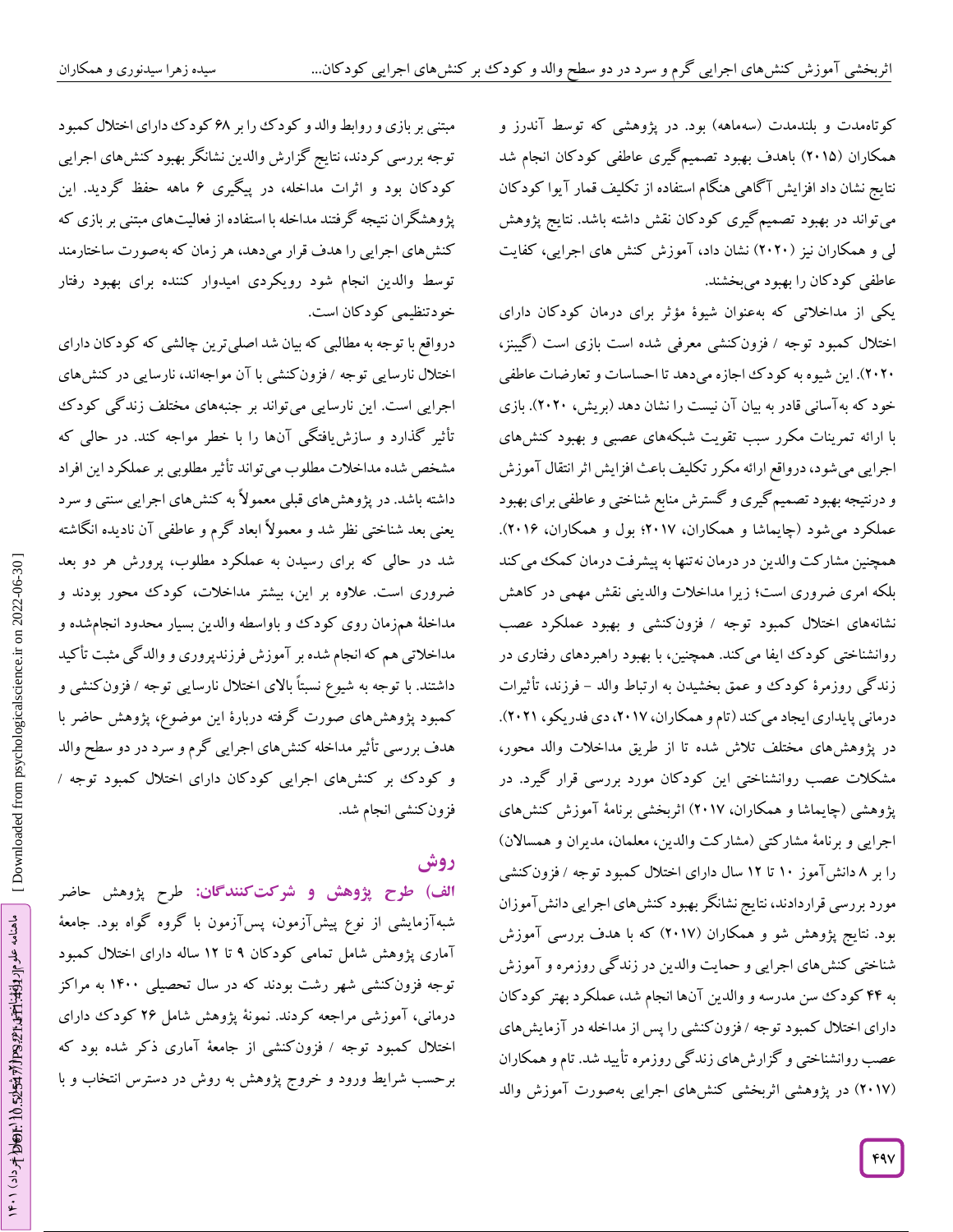کمارش تصادفی در گروههای آزمايش و گواه تقسیم شدند. گودگان کروه آزمايش و مادران آنها هر کدام برنامه مداخلهای موردنظر را طی ۱۰ جلسه دریافت کردند. برای انتخاب افراد نمونه، ملاک های ورود شامل<br>تشخیص اختلال بر اساس نظر روانپزشک اطفال و روانشناس کودک و<br>همچنین نشانههای تشخیصی پرسشنامه کانرز فرم والدین و دی اس ام ۵، دامنه سنی ۹ تا ۱۲ سال، جنسیت (پسر)، بهره هوشی متوسط (از یک انحراف زير میانگین تا دو انحراف باالی میانگین بر اساس آزمودن وکسلر که در پرونده تحصیلی کود کان درج شده است و معاینات بالنی مندرج در کلینیک)، رضایت کتبی والدین و رضایت کود ک، دامنهٔ سنی والد بین ۳۰ تا 59 سال، تحصیالت والدين حداقل ديپلم و مالکهای خروج از پژوهش شامل همبودی با ساير اختالالت روانشناختی )نبايد مالکهای الزم نافرمانی مقابلهای يا سلوک و... بر اساس پنجمین راهنمای تشخیصی و آماری انجمن روانپزشکی آمريکا داشته باشد ولی ممکن است برخی نشانهها را داشته باشد)، دارا بودن مشکلات هیجانی رفتاری شدیدی که امکان مداخله را میسر نکند، غیبت بیش از ۲ جلسه چه برای کودک چه برای والدين و دريافت همزمان درمان يا آموزش مداخلهای مشابه اين پژوهش بود.

## **ب( ابزار**

ラン

، بهار)خرداد( 111

، شماره 21

ماهنامه علوم روانشناختی، دوره

مقیاس درجهبندی کانرز: اين مقیاس با هدف ارزيابی نشانههای اختالل کمبود توجه / فزون کنشی توسط کانرز طراحی شد و شامل ۴۸ سؤال است که در قالب يک طيف ليکرت ۴ درجهای به صورت ۰ (به ندرت) تا ۳ (تقریباً همیشه) نمره گذاری میشود. نمرات بالا نشاندهنده مشکل رفتاری شديد است. اين مقیاس شامل خردهمقیاسهای مشکالت سلوک، مشکالت يادگیری، مشکالت روانتنی، فزونکنشی و برانگیختگی و اضطراب است (لين و همکاران، ٢٠١٩). در پژوهش حاضر از فرم والدين استفاده شد. اين پرسشنامه در پژوهشهای مختلف )رن و همکاران، 2921؛ و رجب و همکاران، ۲۰۲۰) استفاده شد و از درستیآزمایی و قابلیت اعتماد خوبی<br>برخوردار است. شاخصهای ضریب آلفای کرونباخ، همبستگی اسپیرمن – برون، دونیمهسازی، وضريب بازآزمايی نمره کل اين پرسشنامه به ترتیب، ۰/۹۳۲ و ۵۹۴۲ است (لین و همکاران، ۲۰۱۹). در پژوهش

موسیزادهمقدم و همکاران (۱۳۹۹) ضریب بازآزمایی ۰/۷۴ و ضریب درستی محتوایی ۱/۷۶ به دست امد.

پرسشنامه کارکردهای اجرايی: اين پرسشنامه توسط جوجیا و همکاران با هدف سنجش کارکردهای اجرايی طراحیشد و شامل 02 سؤال و دو شاخص شناختی )خرده مقیاسهای آغازگری، حافظهکاری، برنامهريزی راهبردی، سازماندهی و نظارت) و شاخص رفتاری (خرده مقیاسهای بازداری، تغییر (جابهجایی) و مهار هیجان) است (فوکل و همکاران، ، گاهی 1 2929(. نمرهگذاری در قالب طیف لیکرت به صورت هرگز<sup>=</sup> اوقات= ۲ و بیشتر اوقات= ۳ است. نمرۀ بالا در نمرۀ کل تی نشاندهنده عملکرد بدتر است (فو کل و همکاران، ۲۰۲۰). در پژوهش حاضر از فرم والدين استفاده شد. پرسشنامۀ مذکور در پژوهشهای مختلف )فوگل و همکاران، 2929؛ دوگر و همکاران، 2921( استفاده شد و از درستیآزمايی و قابلیت اعتماد خوبی برخوردار است. میانگین همسانی درونی این<br>پرسشنامه بین ۰/۹۸ تا ۰/۸۲ و قابلیت بازآزمایی مجدد آن بین ۰/۸۴ تا ۰/۷۲ است )فوگل و همکاران، 2929(. در پژوهش شیرودآقايی و همکاران (۱۳۹۹) ضریب آلفای کرونباخ برای خردهمقیاس شناختی و رفتاری به ترتیب ۰/۷۷ و ۰/۷۴ کزارش شد.

برنامۀ مداخله در سطح کودک شامل 19 جلسه يک ساعته بود. در اين پژوهش، مطابق با شواهد پژوهشی بازداری، حافظهفعال، سازماندهی و برنامهريزی به عنوان کنشهای اجرايی سرد و تصمیمگیری و کنترل عاطفی به عنوان کنشهای اجرايی گرم در نظر گرفته شد. برای آموزش کنشهای اجرايی سرد با استفاده از رايانه از بازیهای شناختی مغز من و برای تصمیم گیری از االغ گرسنه مربوط به شرکت روانشناسی سینا استفاده شد. همچنین اموزش غیر رایانه براساس ترکیب منابعی چون (حکیمیراد و همکاران، ۱۳۹۲؛ حسینی دشت بیاض و همکاران، ۱۳۹۸؛ رضایی و همکاران، ۱۳۹۸؛ زلازو، ۲۰۱۶؛ آندرز، ۲۰۱۵) و نظر متخصصان بود که در جدول زير ارايه شد.

برنامۀ مداخله در سطح والد بهطور کلی بر اساس پروتکل ذکرشده در مقاله اصغری نکاح و عابدی (۱۳۹۳) بود که ما آن را در قالب جلسات دو تا هفت برای کنشهای اجرايی سرد به کاربرديم. تکالیف برخی جلسات را مطابق با مبحث آموزش جابهجا کردیم و مطابق با شرایط پژوهش برخی بازیها، حذف و برخی دیگر از مقاله اصغری نکاح (۱۳۸۸) و بنا بر نظر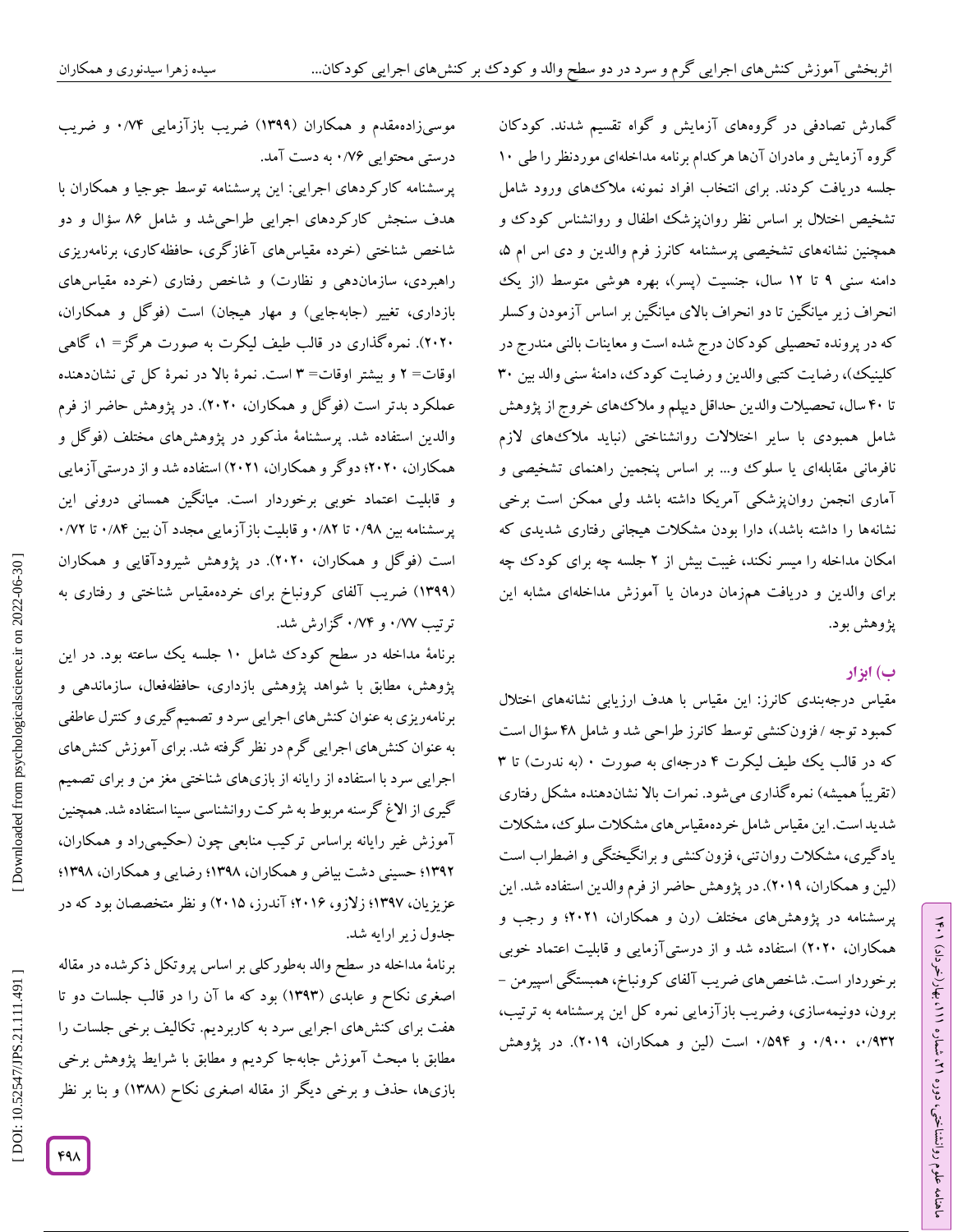استفاده شد و در جلسات هشت تا ده به آموزش پرداخته شد.

متخصصان اضافه گرديد. برای کنشهای اجرايی گرمهم ازمقاالت محب و بهروش (۱۳۹۲) و رومرو ایویو (۲۰۲۰) و زلازو (۲۰۱۶) و نظر متخصصان

| اهداف و محتوا                                                                                                                                            | جلسات |
|----------------------------------------------------------------------------------------------------------------------------------------------------------|-------|
| آشنایی، برقراری ارتباط بین کودک و درمانگر و ارزیابیهای مقدماتی                                                                                           | اول   |
| کنش اجرایی بازداری / حافظه فعال: بازی رایانهای، آموزش کودک به پیروی از دستورات آزمونگر بعد از شنیدن واژه معینی، به کار بردن دستورات بهطور مستقیم و برعکس | دوم   |
| کنش اجرایی بازداری / حافظه فعال: بازی رایانهای، بازی جفتهای متضاد (دیدن یک تصویر و بیان جفت متضاد آن، کارتهای حافظه                                      | سوم   |
| کنش اجرایی بازداری / حافظه فعال: بازی رایانهای، رعایت نوبت در بازی خانهسازی با آزمونگر، چیدن کارتهای رنگی به ترتیبی که از کودک خواسته میشود.             | چهارم |
| کنش اجرایی سازماندهی و برنامهریزی: بازی رایانهای، چیدن قطعات جورچین                                                                                      | ينجم  |
| کنش اجرایی سازماندهی و برنامهریزی: بازی رایانهای، بازی طبقهبندی                                                                                          | ششم   |
| کنش اجرایی سازماندهی و برنامهریزی: بازی رایانهای، بازی خرید کردن (مطابق با اقتصاد ژتونی)، ساخت داستان کوتاه از جملات بههمریخته                           | هفتم  |
| کنش اجرایی تصمیم گیری و مهار هیجان: بازی رایانهای، شناسایی هیجان مناسب با موقعیت و برخود مناسب از طریق ایفای نقش                                         | هشتم  |
| کنش اجرایی تصمیم گیری و مهار هیجان: بازی رایانهای، آموزش تصمیم گیری مناسب با موقعیت عاطفی از طریق ایفای نقش (با دادن یا گرفتن کارت ژتون)                 | نهم   |
| بازی رایانهای، کنش اجرایی تصمیم گیری و مهار هیجان: توجه به افکار و احساسات و نیت رفتار (عمدی یا غیرعمدی بودن) از طریق ایفای نقش                          | دهم   |

**. برنامه مداخله در سطح کودک جدول1**

## **. برنامه مداخله در سطح کودک جدول2**

| اهداف و محتوا                                                                                                                                           | جلسات |
|---------------------------------------------------------------------------------------------------------------------------------------------------------|-------|
| آشنایی، آشنا کردن والدین با اختلال نارسایی توجه / فزون کنشی و ارائه توضیحات کلی درباره اهمیت موضوع و کنش۵ای اجرایی                                      | يكم   |
| کنش اجرایی بازداری / حافظه فعال: بازی ایستگاهی. فعالیتهایی با محوریت ایجاد بازداری پاسخ و درنگ، توقف پاسخ به محرک های جاری در طول بازی و ایجاد          |       |
| فرصت برای تصمیم گیری جهت دادن پاسخ به محرک های جدید ازجمله نوشتن بدون نقطه گذاری، فعالیتهایی با محوریت تقویت حافظه کاری جهت به خاطر سپردن بهتر          | دوم   |
| اطلاعات و کار روی آنها نظیر بازی پنهان کردن و جابهجا کردن و حدس زدن تغییرات.                                                                            |       |
| کنش اجرایی بازداری / حافظه فعال: بازی ایستگاهی. مجسمٌهبازی. فعالیتهای بازی محور نظیر پرپر کدام پر، جهت توقف سریع یک رفتار و یا فکر در پاسخ به متغیرهای  |       |
| محیطی و کنترل ذهن باهدف بازداری، تکلیف یاد یار برای تقویت حافظه کاری                                                                                    | سوم   |
| کنش اجرایی بازداری / حافظه فعال: بازی ایستگاهی. جهت تمرین بازداری و برنامهریزی و درگیر کردن حافظه کاری از کودکان خواسته شد تا جملات یا متنی کوتاه را    |       |
| بدون به کار بردن حرف ب بنویسند، قصه چوپان دروغ گو را بدون به کار بردن کلمه (بعد) تمرین کنند، بازی هب، هب برای بازی با افراد خانواده                     | چهارم |
| کنش اجرایی سازماندهی و برنامهریزی: بازی نمایش خلاق و ایفای نقش با محوریت شناسایی مشکل و شناسایی مراحل برنامهریزی و بیان خاطرههایی از خود که در آن       |       |
| دچار مشکل شدند و برای حل مشکل خود برنامهریزی کردند، جورچین                                                                                              | ينجم  |
| کنش اجرایی سازماندهی و برنامهریزی: بازیهایی جهت بهبود کارکرد اجرایی برنامهریزی و سازماندهی ازجمله یه قل دو قل، (جورچین) و در پایان ارائه تکلیفی با همین |       |
| هدف به کودک.                                                                                                                                            | ششم   |
| کنش اجرایی سازماندهی و برنامهریزی: یه قل دو قل. رفع اشکالات برجسته کودکان از طریق فعالیتهای بازی.محور، آموزش نحوه برخورد صحیح با مشکلات و               |       |
| سازماندهی و برنامهریزی درست جهت رفع مشکل.                                                                                                               | هفتم  |
| کنش اجرایی تصمیم گیری و مهار هیجان: ارائه سناریوهای مختلف خانوادگی، عاطفی و اجتماعی و از کودکان خواسته میشود احساسات موجود در چهرهها و حالات            |       |
| بدنی را شناسایی کنند. پرسیدن سؤالاتی همچون: این کودک به چه چیزی فکر میکند؟ این کودک چه احساسی دارد؟ آیا تو احساس مشابهی را در این دو سناریو انتخاب      | هشتم  |
| می کنی؟ آیا می توانی شرایطی را انتخاب کنی که همان احساس را داشته باشی؟ بازی با کلمات احساسی.                                                            |       |
| کنش اجرایی تصمیم گیری و مهار هیجان: بازی چراغراهنما، بازی زنگ ساعت، در صورت انجام درست بازی ۱۰ ژنون به دست میآورد و اگر فعالیتی غیر از کار مورد         |       |
| نظر انجام دهد یک ژتون از او گرفته میشود.                                                                                                                | نهم   |
| کنش اجرایی تصمیم گیری و مهار هیجان: بازی زنگ ساعت. بازی حبابسازی، ایفای نقش، آموزش تصمیم گیری و حل مسئله در موقعیتهای اجتماعی و عاطفی.                  | دهم   |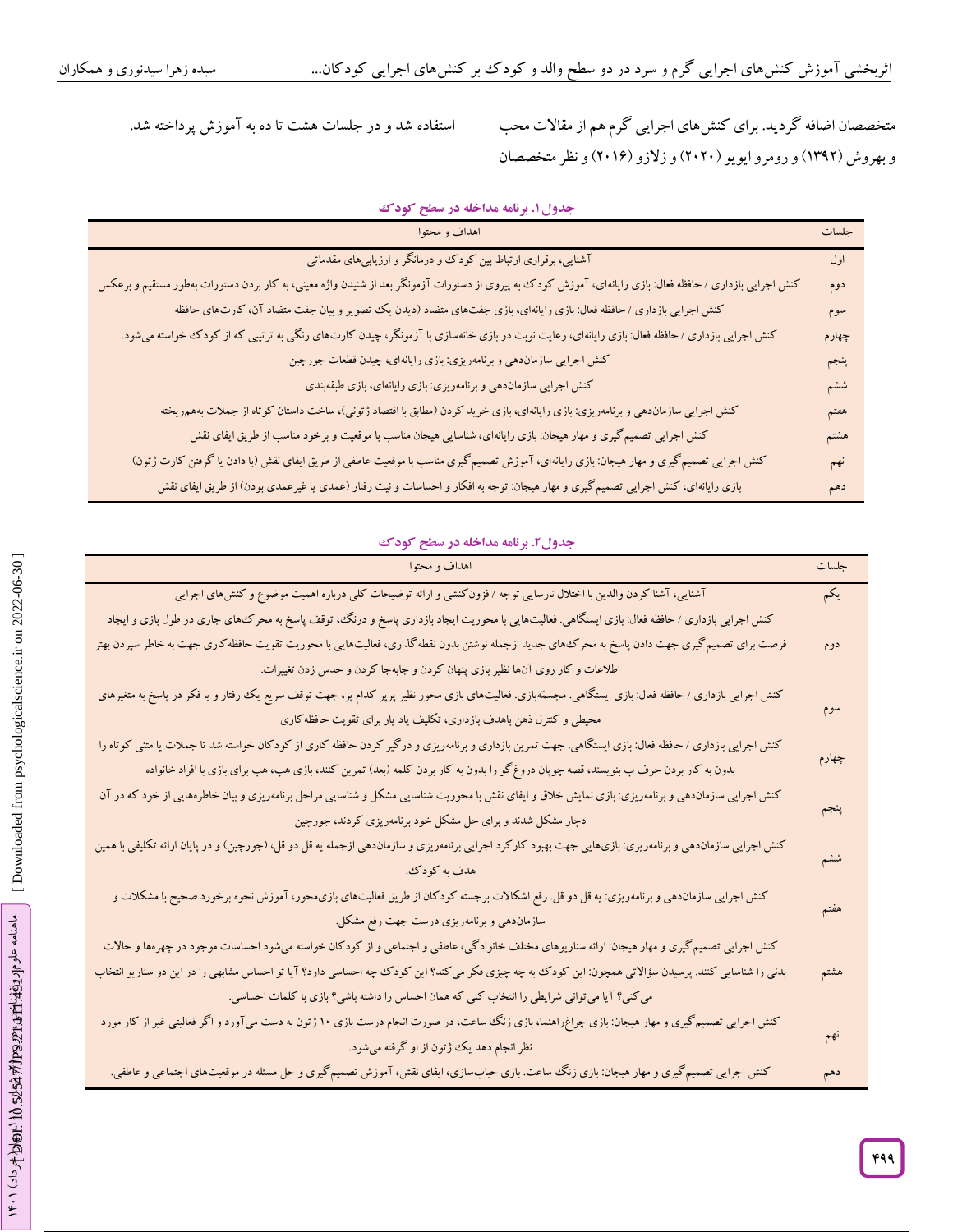## **یافتهها**

در پژوهش حاضر ۲۶ نفر آزمودنی در دو کروه آزمايش و کواه شرکت داشتند که سن شان بین ۹ تا ۱۲ سال بود. در جدول ۳ شاخص های توصیفی

متغیرهای پژوهش شامل میانگین و انحراف استاندارد، همچنین نتايج آزمون شاپیرو–ویلکز برای بررسی نرمال بودن توزیع دادهها در پیش آزمون و پس آزمون ارائه شده است:

| $\mathbf{p}$           | $\mathbf{v}$<br>$S-W$                | یس ر<br>ترر سای ارب<br>انحراف استاندارد | ميانگين                               | بيرسي پررم<br>گروه | 7 - ي سي<br>وضعيت | بصوب "<br>متغير       |
|------------------------|--------------------------------------|-----------------------------------------|---------------------------------------|--------------------|-------------------|-----------------------|
| .7110                  | .7190                                | 1/۴۲٣                                   | 1F/VV                                 | آزمايش             |                   |                       |
| .717V                  | .7199                                | 1/071                                   | $1F/9\Lambda$                         | گواه               | پیش آزمون         |                       |
| $\cdot/\cdot$ Y        | .7911                                | .79AY                                   | 17/10                                 | آزمايش             |                   | بازدارى               |
| .7119                  | .1199                                | 1.66                                    | 14/97                                 | گواه               | پسآزمون           |                       |
| ۰/۱۷۸                  | .79.9                                | 1/19 <sub>A</sub>                       | 17/09                                 | آزمايش             |                   |                       |
| .799                   | .797V                                | 1/00٣                                   | 17/97                                 | گواه               | پیش آزمون         |                       |
| . / 09                 | $\cdot$ / $\wedge$ $\vee$ $\uparrow$ | 1/1.9                                   | 9/99                                  | آزمايش             |                   | جابهجايي              |
| .71.9                  | $\cdot$ /19٣                         | 1/TAY                                   | 17/97                                 | گواه               | پسآزمون           |                       |
| .794                   | .7970                                | 1/709                                   | 11/97                                 | آزمايش             | پیش آزمون         |                       |
| $\cdot$ / $\cdot$ YY   | $\cdot/\Lambda\Lambda$               | 1/F <sub>1</sub>                        | <b>11/VV</b>                          | گواه               |                   | مهار هيجان            |
| $\cdot$ /۲ $\cdot$ ۵   | .7911                                | <b>\/AVA</b>                            | 9/77                                  | آزمايش             | پسآزمون           |                       |
| $\cdot$ /۴۳ $\vee$     | .797                                 | 1/716                                   | 11/10                                 | گواه               |                   |                       |
| ۰/۳۳۶                  | .44                                  | 1/905                                   | 1.771                                 | آزمايش             | پیش آزمون         |                       |
| .7.99                  | <b>./AV9</b>                         | 1/977                                   | 11/T1                                 | گواه               |                   | آغازگری               |
| .40                    | $\cdot/\lambda\lambda$ ٩             | 1/770                                   | V/VV                                  | آزمايش             | پسآزمون           |                       |
| .11V                   | $\cdot$ /9 $\cdot$ $\wedge$          | 1/FF1                                   | 1.797                                 | گواه               |                   |                       |
| ۱٬۳۴۵                  | .7970                                | 1/281                                   | 1.197                                 | آزمايش             | پیش آزمون         |                       |
| .79.9                  | .7197                                | $1/\lambda\lambda\lambda$               | 1.771                                 | گواه               |                   | حافظه كارى            |
| $\cdot$ /۳۸۱           | .7906                                | $\cdot$ / $\wedge$ ۳۲                   | $V/\Lambda$ ۹                         | آزمايش             | پسآزمون           |                       |
| $\cdot/\Delta \cdot V$ | .79                                  | $Y/\cdot F$                             | $\backslash \cdot / \cdot \backslash$ | گواه               |                   |                       |
| ۰/۳۴۱                  | .7949                                | <b>Y/9AY</b>                            | 17/VV                                 | آزمايش             | پیش آزمون         |                       |
| $\cdot$ /۴۳ $\vee$     | $.797\lambda$                        | $Y/Y\Delta9$                            | 1F/T1                                 | گواه               |                   | برنامەريزى راهبردى    |
| <b>./1VA</b>           | .4.9                                 | $Y/\Delta Y$                            | 11/10                                 | آزمايش             | پسآزمون           |                       |
| ٠/٧۵۵                  | .199                                 | Y/YY9                                   | $1F/\cdot 7$                          | گواه               |                   |                       |
| ·/1V9                  | $\cdot$ /9 $\cdot$ $\wedge$          | 1/19 <sub>A</sub>                       | 9/66                                  | آزمايش             | پیش آزمون         |                       |
| $\cdot$ /٣٣ $\wedge$   | .44                                  | 1/019                                   | 1.71                                  | گواه               |                   | سازماندهي             |
| ۱/۴۶۵                  | .79F1                                | $1/F \cdot \Delta$                      | $V/\Lambda\Delta$                     | آزمايش             | پسآزمون           |                       |
| $\cdot/1V$             | $\cdot$ /9 $\cdot$ $\wedge$          | 1/019                                   | 9/17                                  | گواه               |                   |                       |
| $\cdot$ /۴۹۷           | .7907                                | $1/\cdot 77$                            | $\mathcal{N} \cdot \mathcal{N}$       | آزمايش             | پیشآزمون<br>''    |                       |
| ۰/۳۲۶                  | .7979                                | 1/9F1                                   | 1.799                                 | گواه               |                   | نظارت                 |
| ۱۱۹۶،                  | .7911                                | $\cdot$ / $\Lambda$ $\vee$ 9            | V/FY                                  | آزمايش             | پسآزمون           |                       |
| ۰/۲۹۳                  | .7970                                | <b>\/AVA</b>                            | 1.77                                  | گواه               |                   |                       |
| .797                   | $\cdot$ /9 $\cdot$ $\circ$           | $F/VA\Delta$                            | 97/99                                 | آزمايش             | پیشآزمون          |                       |
| .741                   | .7997                                | $\Delta$ /911                           | 95/77                                 | گواه               |                   | نمره كل كنشهاي اجرايي |
| $\cdot / \lambda V$    | .7911                                | F/T                                     | YF/Y                                  | آزمايش             | پسآزمون           |                       |
| .79999                 | .7900                                | 9/10 <sub>A</sub>                       | $4r/r\lambda$                         | گواه               |                   |                       |

|  |  | جدول۳. شاخصهای توصیفی متغیرهای پژوهش به تفکیک گروههای آزمایش و گواه (12 =11) |  |  |  |
|--|--|------------------------------------------------------------------------------|--|--|--|
|--|--|------------------------------------------------------------------------------|--|--|--|



ラン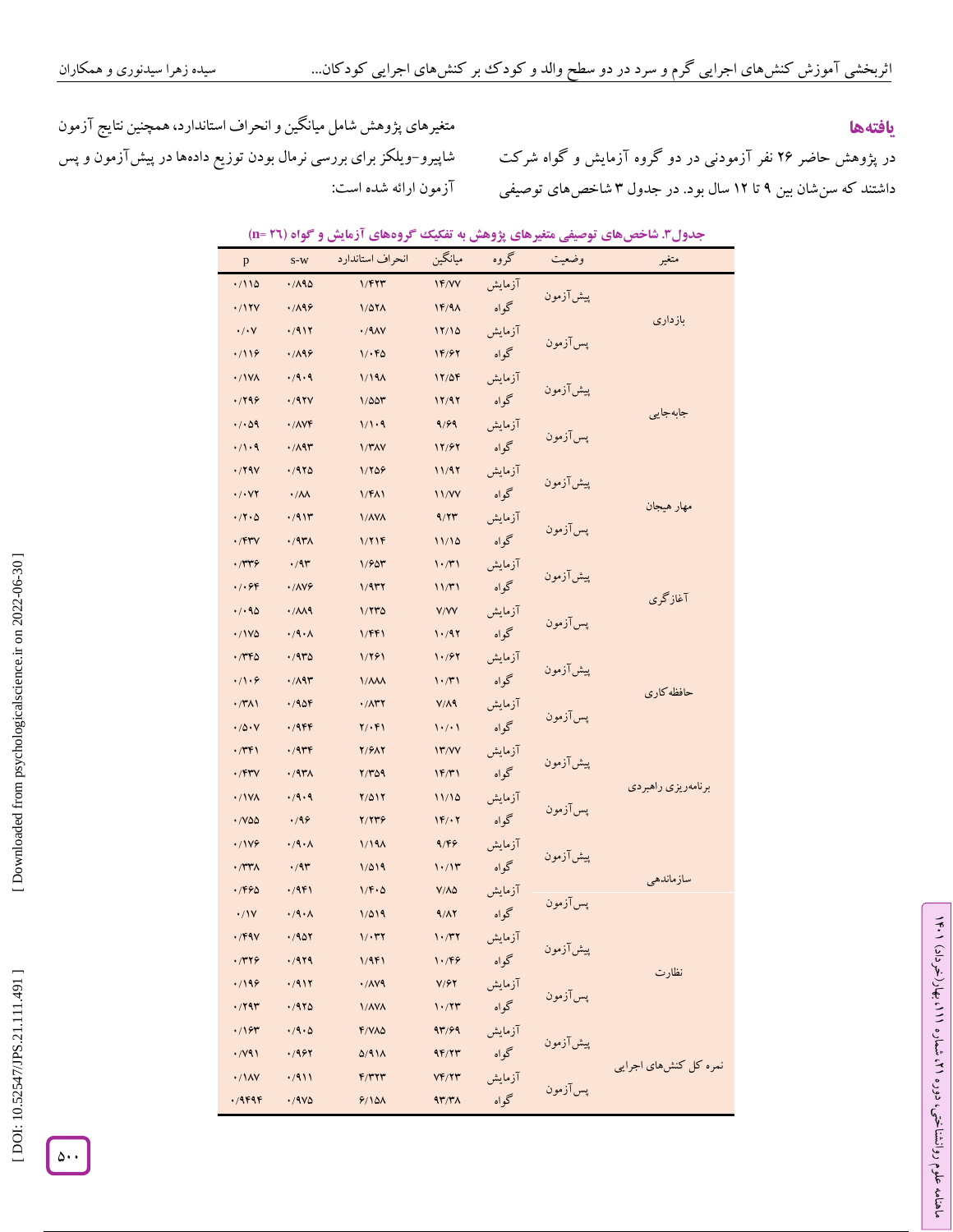مطابق با جدول ۴، نتیجه تحلیل کوواریانس پس آزمون نمرۀ کل کنشهای اجرايی پس از تعديل پيشlزمون، نشان میدهد با حذف اثر نمرۀ پیش آزمون، تاتیر آموزش برنامه مداخلهای بر نمرۀ پس آزمون نمرۀ کل کنشهای اجرایی معنیدار است (۰/۱۱ ×P ،P ۱/۲۳ df= ۱۹۹/۴۱۷ df= ).  $F$  اندازه اثر ۰٬۸۹۷ نشان می $\epsilon$ هد این تفاوت در جامعه خوب است. آماره پیش ازمون (۵۲/۹۴۵) میباشد که در سطح ۰/۰۰۱ معنیداراست. این یافته دهد پیشlزمون تاتیر معنیداری بر نمرات پسlزمون نمرۀ کل کنش های اجرایی داشته است. نشان میدهند میانگین گروه آزمايش در متغیرهای مختلف از جدول 3 پیش آزمون به پس آزمون تغییر یافته و آماره شاپیرو – ویلک برای تمامی متغیرها معنیدار نمیباشد و توزيع متغیرها نرمال است. جهت بررسی اثربخشی برنامۀ مداخلهای بر کنش های اجرایی، نمرۀ کل کنش های اجرایی<br>با استفاده از مفروضههای تحلیل کوواریانس تک متغیره بررسی گردید. ابتدا همکنی شیبخط ر گرسیون موردبررسی قرار کرفت که نشان داد تعامل بین شرایط و پیشآزمون معنیدار نیست (P= ۰/۳۷۷/ + =P).<br> بهمنظور بررسی يکسانی واريانس متغیر وابسته از آزمون لوين استفاده شد که فرض همگنی خطاهای هر دو گروه آزمايش و گواه برای نمرۀ کل کنش های اجرایی تأیید شد (۸۱۲/۰ =F، ۰/۰۵).

|                              |                    |         | - 75 -     |       |            |                                          |
|------------------------------|--------------------|---------|------------|-------|------------|------------------------------------------|
| ضريب                         | سطح                |         | ميانگين    | درجه  | مجموع      | آماره                                    |
| ايتا                         | معناداري           | F       | مجذورات    | آزادى | مجذورات    | منبع تغييرات                             |
| .719V                        | $\cdot/\cdot\cdot$ | 199/F1V | 1VAT/4TT   |       | 1VAT/4TT   | گروه                                     |
| .799V                        | $\cdot/\cdot\cdot$ | 07/980  | fV''/f'''' |       | fV''/f'''' | تحلیل کوواریانس با کنترل مقادیر پیشآزمون |
| $\qquad \qquad \blacksquare$ | -                  | -       | A/959      | ۲۳    | -          | خطا                                      |

## **نتایج آزمون تحلیل کوواریانس تک متغیره نمره کل کنشهای اجرایی . جدول5**

## جدول٥. میانگینهای بر آورد شده نهایی نمره کل کنشهای اجرایی

|                    | _____                      | -<br>______               | _<br>_____<br>.<br>____ |        |
|--------------------|----------------------------|---------------------------|-------------------------|--------|
| سطح معناداری       | خطاى استاندارد             | تفاوت ميانگين             | ميانكين                 | دروه   |
| $\cdot/\cdot\cdot$ | $1/\Upsilon \cdot \Lambda$ | $-1V/\cdot \Delta\Lambda$ | VO/YVA                  | آزمایش |
|                    |                            |                           | 97/۳۳۷                  | ده اه  |

با توجه به جدول ۵ میïتوان گفت میانگین نمرۀ کروه آزمایش در نمرۀ کل کنشهای اجرایی تفاوت معنیداری با میانگین نمرۀ کروه کواه دارد. ازآنجايیکه پرسشنامۀ کنشهای اجرايی دشواری در کنشهای اجرايی را سنجد و کسب نمرۀ پايین در آن نشاندهنده بهبود کنشهای اجرايی می توان گفت استفاده از برنامۀ آموزشی باعث بهبود کنشهای هست؛ می اجرایی کودکان با اختلال کمبود توجه / فزونکنشی میشود. همچنین برای تعیین اثربخشی برنامه آموزشی بر هر يک از مؤلفههای کنشهای اجرايی از آزمون تحلیل کوواريانس چندمتغیره استفاده شد. قبل از ارائه نتايج اين آزمون، نتايج آزمون F برای بررسی مفروضۀ همگنی شیب رگرسیون پیشآزمون و پسآزمون مؤلفههای کنشهای اجرايی در گروه آزمايش و گواه نشان داد آماره F آزمون همسانی شيب رگرسيون پیشآزمون و پسآزمون مؤلفههای کنشهای اجرايی در گروه آزمايش و

گواه (F = ۰/۶۶۷) معنیدار نمیباشد (۰/۰۵–P). بنابراین شیب رگرسیون پیشآزمون و پسآزمون در دو گروه برابر است. بهمنظور بررسی يکسانی واريانس متغیر وابسته از آزمون لوين برای مؤلفههای کنشهای اجرايی استفاده شد که نتايج نشان داد فرض همگنی خطاهای هر دو گروه برای تمامی مؤلفههای کنشهای اجرایی تأیید شد (۰/۰۵ <p). نتایج آزمون بررسی برابری ماتريس کوواريانس متغیرهای وابسته در گروههای آزمايش و گواه نشان داد مقدار F آزمون ام.باکس ( F= ۷۸/۷۷۱) معنیدار نمیباشد (. بنابراين ماتريس کوواريانس در دو گروه آزمايش و گواه برابر P < 9 /94 ( است. همچنین آزمون خیدو بارتلت معنیدار میباشد (P<۰/۰۵). با توجه به نتايج تحلیل کواريانس چندمتغیری، بررسی تفاوت گروه آزمايش و گواه در مؤلفههای کنشهای اجرایی، لامبدای ویلکز ۰/۰۲۶ و مقدار آماره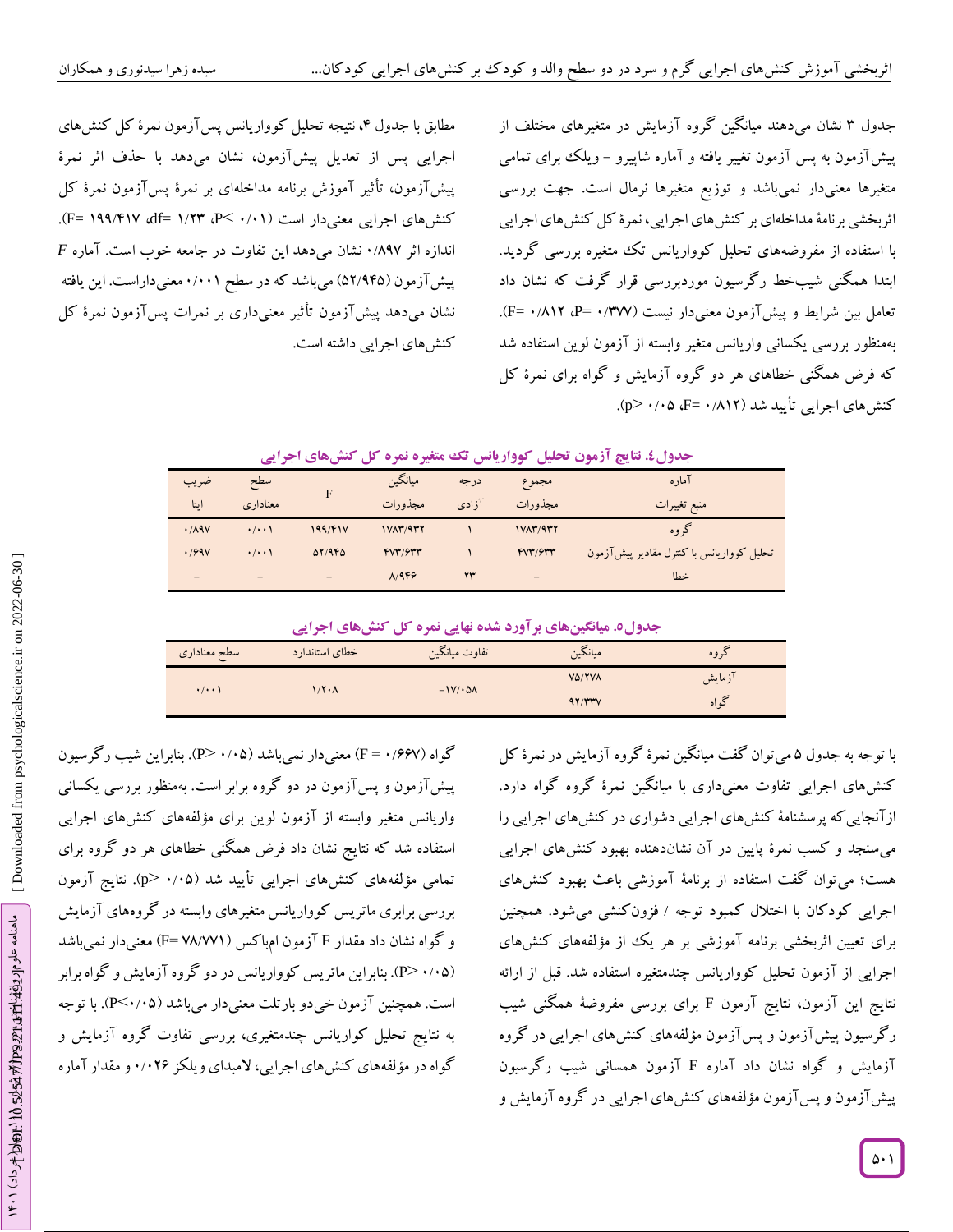<sup>F</sup>( 51/41<sup>=</sup> <sup>F</sup> )در سطح )9/991 =P )معنیدار است. اندازه اين اثر 9/905 با توان آماری 1 به دست آمد.

**گروه گواه در مؤلفههای کنشهای اجرایی نتایج تحلیل واریانس تفاوت گروه آزمایش و . جدول2**

| توان آماری        | اندازه اثر          | $\mathbf{P}$       | F                                 | <b>MS</b><br>خطا | <b>MS</b><br>آزمايشي | <b>SS</b><br>خطا     | <b>SS</b><br>آزمايشي |                    |          |
|-------------------|---------------------|--------------------|-----------------------------------|------------------|----------------------|----------------------|----------------------|--------------------|----------|
|                   |                     |                    |                                   |                  |                      |                      |                      |                    |          |
| .7999             | .7997               | $\cdot/\cdot\cdot$ | <b>YA/VQ</b>                      | .749             | $Y1/\Delta YY$       | 11/9AF               | Y1/0TF               | بازدارى            |          |
| .799V             | .7911               | $\cdot/\cdot\cdot$ | $Y\Delta/\Lambda\cdot\Delta$      | 1/801            | T1/F17               | $Y \cdot / \cdot 19$ | T1/F17               | جابهجايى           |          |
| $\cdot$ / $VV$    | .777                | $\cdot/\cdot\cdot$ | $\Lambda/\Upsilon\Upsilon\Lambda$ | $Y/FV\Delta$     | $Y \cdot 1994$       | T9/9.7               | $Y \cdot 1994$       | مهار هيجان         | شاخص     |
| $\mathcal{L}$     | .7Y                 | $\cdot/\cdot\cdot$ | FQ/9QQ                            | .7944            | Y9/Y                 | 1.7171               | Y9/Y                 | آغازگری            | مؤ لفهها |
| .799 <sub>A</sub> | .7970               | $\cdot/\cdot\cdot$ | <b>79/9V٣</b>                     | 1/49A            | $Y\Lambda/F9$        | 1V/4                 | $Y\Lambda/F9$        | حافظه کاری         |          |
| .7990             | .7097               | $\cdot/\cdot\cdot$ | YY/YYY                            | 1/0.09           | 74/089               | 19/9.7               | 741099               | برنامەریزی راهبردی |          |
| .709 <sub>A</sub> | .7719               | $\cdot/\cdot\cdot$ | 17/T11                            | .1990            | $1/\Delta r \Lambda$ | 1.799V               | $1/\Delta T$         | ساز مان دھے        |          |
|                   | $\cdot$ / $\vee$ 99 | $\cdot/\cdot\cdot$ | Y''/Y''                           | .799             | $T1/F\lambda$        | V/9.7                | T1/FA9               | نظارت              |          |

با توجه به جدول ۶، مقدار F برای تمامی مؤلفهها در سطح ۰/۰۰۱ معنیدار است و اين نشان میدهد که بین دو گروه آزمايش و گواه در اين مؤلفهها تفاوت معنیدار وجود دارد. برای بررسی اينکه میانگین کداميک ازگروهها در پسآزمون هر يک از مؤلفههای کنشهای اجرايی بیشتر است، از گروه میانگینهای تصحیح شده استفاده شد. در مؤلفۀ بازداری میانگین ازمايش (١٢/٢٣٨)، ميانگين كروه كواه (١٤/٢٣١) و تفاوت ميانگين بين این دو کرو (۲/۰۹۳–) است، در مؤلفۀ جابهجایی میانکین کروه آزمایش (۹/۸۹) و میانگین کروه کواه (۱۲/۴۱۸) و تفاوت میانگین بین این دو کروه (۲/۵۲۷–) ا ست، در مؤلفۀ مهار هیجان میانگین کروه آزمایش (۹/۱۶۷) و میانگین گروه گواه (۱۱/۲۱۷) و تفاوت میانگین بین این دو گروه (۲/۰۵–) است، در مؤلفۀ آغازگری میانگین گروه آزمایش (۸/۱۳) و میانگین گروه گواه (۱۰/۵۶۲) و تفاوت میانگین بین این دو گروه (۲/۴۳۱–) است، در مؤلفۀ حافظه کاری میانکین کروه آزمایش (۷/۶۸۱) و میانگین گروه گواه (۱۰/۰۸۸) و تفاوت میانگین بین این دو گروه (۲/۴۰۷–) است، در مؤلفه برنامهریزی راهبردی میانکین کروه آزمایش (۱۱/۴۵۷) و میانگین کروه کواه (۱۳/۶۹۷) و تفاوت میانگین بین این دو گروه (۲/۲۳۹) است، در مؤلفهٔ سازماندهی میانگین کروه ازمایش (۷/۰۶۷) و میانگین کروه کواه (۹/۶۲۶) و تفاوت میانگین بین این دو کروه (۲٬۵۵۹–) است، در مؤلفۀ نظارت میانگین کروه آزمایش (۷٬۶۵۸) و میانگین گروه گواه (۱۰/۱۸۸) و تفاوت میانگین بین این دو گروه (۲/۵۳) است که در سطح ۰/۰۰۱ معنیدار است. بنابراین مؤلفههای

کنشهای اجرايی در هر دو گروه آزمايش و گواه معنیدار است.ازآنجايیکه پرسشنامۀ کنشهای اجرايی دشواری در کنشهای اجرايی را میسنجد و کسب نمرۀ پايین در آن نشاندهندۀ بهبود کنشهای اجرايی است؛ میتوان نتیجهگیری کرد برنامۀ آموزشی باعث بهبود همۀ مؤلفههای کنشهای اجرایی کود کان با اختلال نارسایی توجه /فزون کنشی میشود.<br>**بحث و نتیجه گیری** 

و پژوهش حاضر باهدف بررسی اثربخشی آموزش کنشهای اجرايی گرم سرد در دو سطح والد و کودک بر کنشهای اجرایی کودکان دارای اختلال کمبود توجه / فزونکنشی انجام شد. نتايج نشان داد آموزش کنشهای اجرايی توانسته کنشهای اجرايی کودکان دارای اختالل کمبود توجه /فزون کنشی را بهبود ببخشد. نتايج اين پژوهش، با نتايج پژوهش های )کورپا و همکاران، 2929؛ نورانی جورجاهی و همکاران؛ دويس و همکاران، ۲۰۱۵؛ آندرز و همکاران، ۲۰۱۵)؛ از نظر آثربخشبودن آموزش کنشهای اجرايی بر بهبود کنشهای اجرايی و کاهش نشانههای اختالل نارسايی توجه فزونکنشی و بهبود تصمیمگیری و توانش سازشی همسو است. نتايج بهدست آمده را مى توان براساس پژوهش چايماشا و همکاران (۲۰۱۷) تبیین کرد. این پژوهشکران ارائه مکرر تکالیف از ساده به پیچیده و تمرين را عامل بهبود کنشهای اجرايی کودکان دارای اختالل نارسايی توجه / فزون کنشی دانستند و تبيين کردند که تمرين مکرر عنصری مهم برای بهبود کنشهای اجرايی است زيرا بسته به تعداد دفعاتی که تمرين میشود، مهارت کنشهای اجرایی هم افزایش مییابد. وستربر ک و

ラン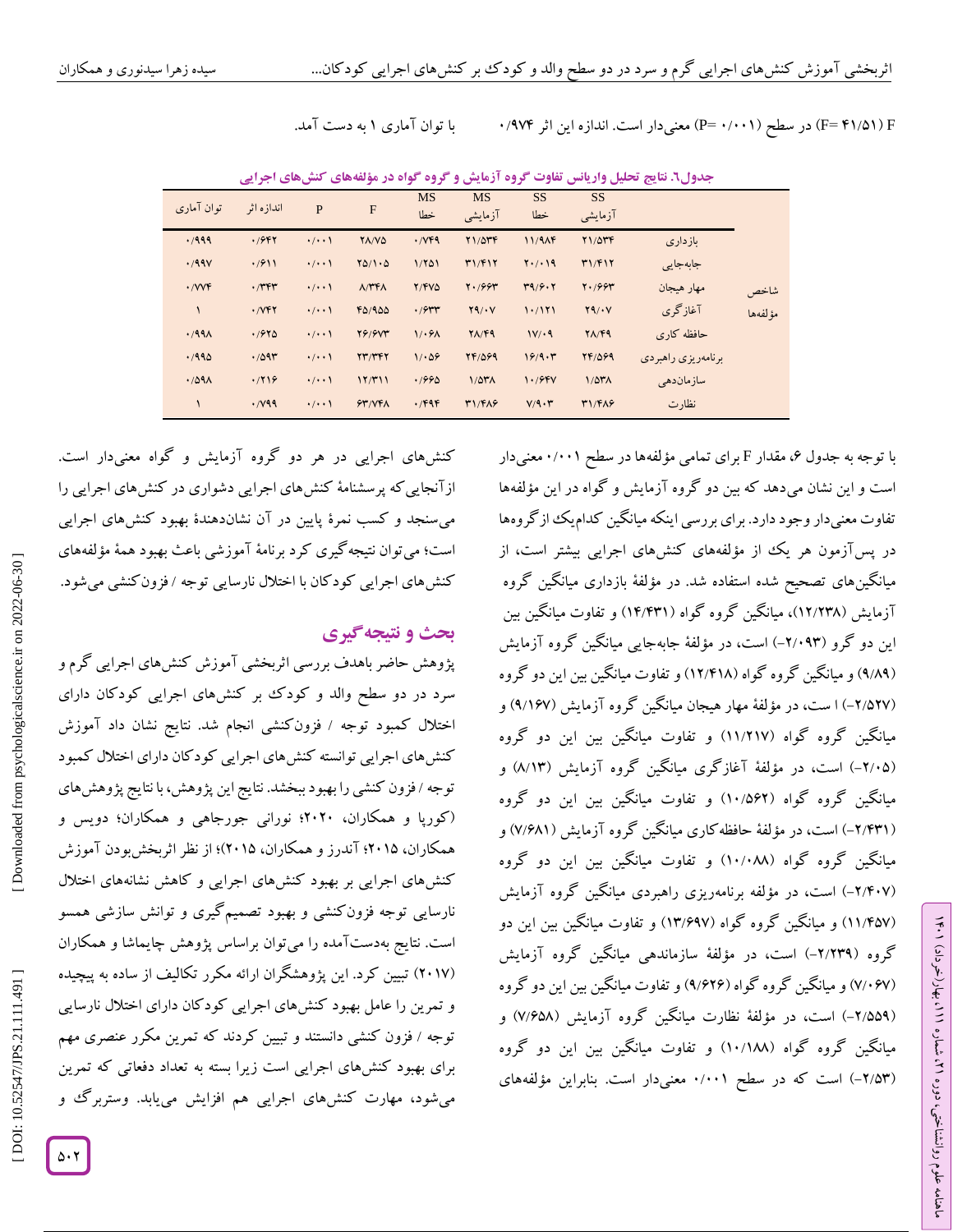می شود و به کود کان احساس تعلق و پدیرش اجتماعی میدهد (دیاموند،

کلینبرگ (۲۰۰۷) و سلمی و همکاران (۲۰۲۰) فعالیت مغزی را با استفاده از تصویربرداری روزنانس مغناطیسی عملکردی اندازه کیری کردند و دريافتند آموزش حافظه فعال باعث افزايش سیستم عصبی در قشر جبههای شود. نتايج همچنین يژه در شکنج جبههای میانی و تحتانی می آهیانهای بهو نشان میدهد تکالیف مربوط برنامهریزی و سازماندهی سبب افزایش توانایی شناختی و تفکر میشود و باعث میشود کودکان برای حل مشکالت و تکمیل تکالیف، خردمندانه عمل کنند )کالبرکسون و زيمبر، ۲۰۰۵). درواقع اين تمرينات و بازیها قدرت حل مسئله کودکان را ارتقا میدهد و به آنها کمک می کند عملکرد مطلوبی داشته باشند. به دلیل نارسايی در کنش اجرايی بازداری مهار، کودکان دارای اختالل کمبود توجه /فزون کنشی، در مهار رفتار خود دچار مشکل هستند. آنها لحظهای، بدون تأمل يا در نظر گرفتن عواقب رفتارهای خود عمل میکنند. رفتارهای برانگیختگی این کود کان سبب برنامهریزی و قضاوت ضعیف آنها می شود (وندر، ۲۰۱۷). بنابراین، ارائه تمرینها و بازیهایی که بازداری مهار این کودکان را بهبود میبخشد، توانسته تاثیر مثبتی بر بهبود عملکرد این کود کان داشته باشد. رویهمرفته نتایج نشان داد آموزش کنش های اجرایی تمام اجزای کنشهای اجرایی را بهبود میبخشد همانطور که با بهبود قابل توجه عملکرد در طول آزمايشهای عصب روانشناختی نشان داده شد. درواقع، تکرار و تمرين، ظرفيت فعالسازی لوب جبههای را افزايش میدهد که برای کنشهای اجرايی بسیار مهم است )شويی و همکاران، 2910؛ سلمی و همکاران، ۲۰۲۰). کود کان همچنین با مشکلاتی روبهرو میشوند که دارای ظرفیت عاطفی است و نیاز به کنشهای اجرايی گرم دارد برای مثال کودکان بايد منتظر نوبت بمانند، برانکيختگی و وسوسه بازی با همساالن يا اسباببازی را به نفع اتمام کار مدرسه به تعويق بیندازند، قوانین و خواستههای کالس را رعايت کنند. توانشهای کنشهای اجرايی گرم ازجمله توانایی تأخیر انداختن لدت و تنظیم پاسخهای عاطفی نقش اساسی در خودتنظیمی عاطفی دارد (برو ک و همکاران، ۲۰۰۹). درنتیجه بازیها و تکالیفی که کنشهای اجرایی کرم را هدف قرار میدهد میتواند نقش مؤثری در بهبود کفايت عاطفی کودکان ايفا کند. همانگونهکه نتايج پژوهش لی و همکاران (۲۰۲۰) نشان داد، آموزش کنشهای اجرایی، کفایت عاطفی کودکان را بهبود میبخشد. بهبود تنظیم هیجانی و مهارتهای ادراک اجتماعی سبب بهبود عملکرد عاطفی و نظريۀ ذهن

ماهنامه علوم دراز افغ بالنوس، برود 211 ماهنامه علوم استفاده که داد)

ماهنامه علوم الافوانية:hthps:221.4444.html

۲۰۱۱) علاوه بر این بهبود تصمیم کیری و خودمهار کری عاطفی سبب کاهش رفتارهای برانگیختگی و شتابزد کی شود که این امر میتواند بر روابط اجتماعی و عاطفی کود کان تأثیر مطلوب کدارد. همچنین، یافتههای اين پژوهش همسو با نتايج پژوهشهای )چايماشا و همکاران، 2910؛ شو و همکاران، 2910؛ تام و همکاران، 2910؛ اينکسیو و همکاران، 2911( است. یافتههای این پژوهشکران نشان داد آموزش بازیها و تکالیف مبتنی بر کنشهای اجرایی به کودکان و مشارکت والدین در درمان، میتواند تأثیر بهسزايی در ارتقای کنشهای اجرايی کودکان داشته باشد. درواقع مشخصشده مشارکت والدين در هر مرحله، احتمال موفقیت کودک را افزايش مىدهد (نورانى جورجاده و همكاران، ۱۳۹۵). در تبيين اين موضوع میتوان به پژوهش تام و همکاران )2910( اشاره کرد که بیان کردند استفاده از مداخالت مبتنی بر بازی، مورد استقبال والدين قرار میگیرد و میتواند بر نتايج عملکرد کودکان تأثیر مثبت و معناداری داشته باشد. اين پژوهشگران بیان کردند تکالیف کنشهای اجرايی و فعالیتهای مبتنی بر بازی که جنبههای خودتنظیمی و روابط والد – فرزند را هدف قرار میدهد، هنگامیکه بهصورت ساختارمند توسط والدين اداره میشود، رويکردی امیدوارکننده برای بهبود نتايج کارکردی و کاهش اختالل در کودکان با نارسایی در خودتنظیمی است. همچنین دی فدریکو (۲۰۲۱) بیان داشت مشارکت والدين امری ضروری در درمان کودکان است؛ بنابراين برای بهبود اثربخشی درمان در مورد کودکان، توجه به همراهی والدين میتواند نقش محوری در بهبود و سرعت درمان ايفا کند. بهطورکلی بیشتر پژوهشهايی که بر روی کنشهای اجرايی انجام شدند، برکنشهای اجرایی سرد (جنبههای شناختی) متمرکز شدند و جنبههای گرم کنشهای اجرايی را ناديده گرفتند درحالیکه مشخصشده برنامه مداخلهای مناسب، برنامهای است که به هر دو جنبه توجه کند (زلازو و کارلسون، ۲۰۱۲). عالوه بر اين، پژوهشها در سطح مداخله با والد يا در سطح مداخله با کودک انجام شدند و بیشتر پژوهشهايی هم که در سطح والد انجام شدند بر برنامههای فرزندپروری و والدگی متمرکز بودند و کمتر پژوهشی به آموزش کنشهای اجرايی در سطح والد توجه کرد. در حالی که پژوهش حاضر به دنبال بررسی کارايی يک برنامه آموزش کنشهای اجرايی چندوجهی بود که بتواند برای کودکان دارای اختلال کمبود توجه /فزون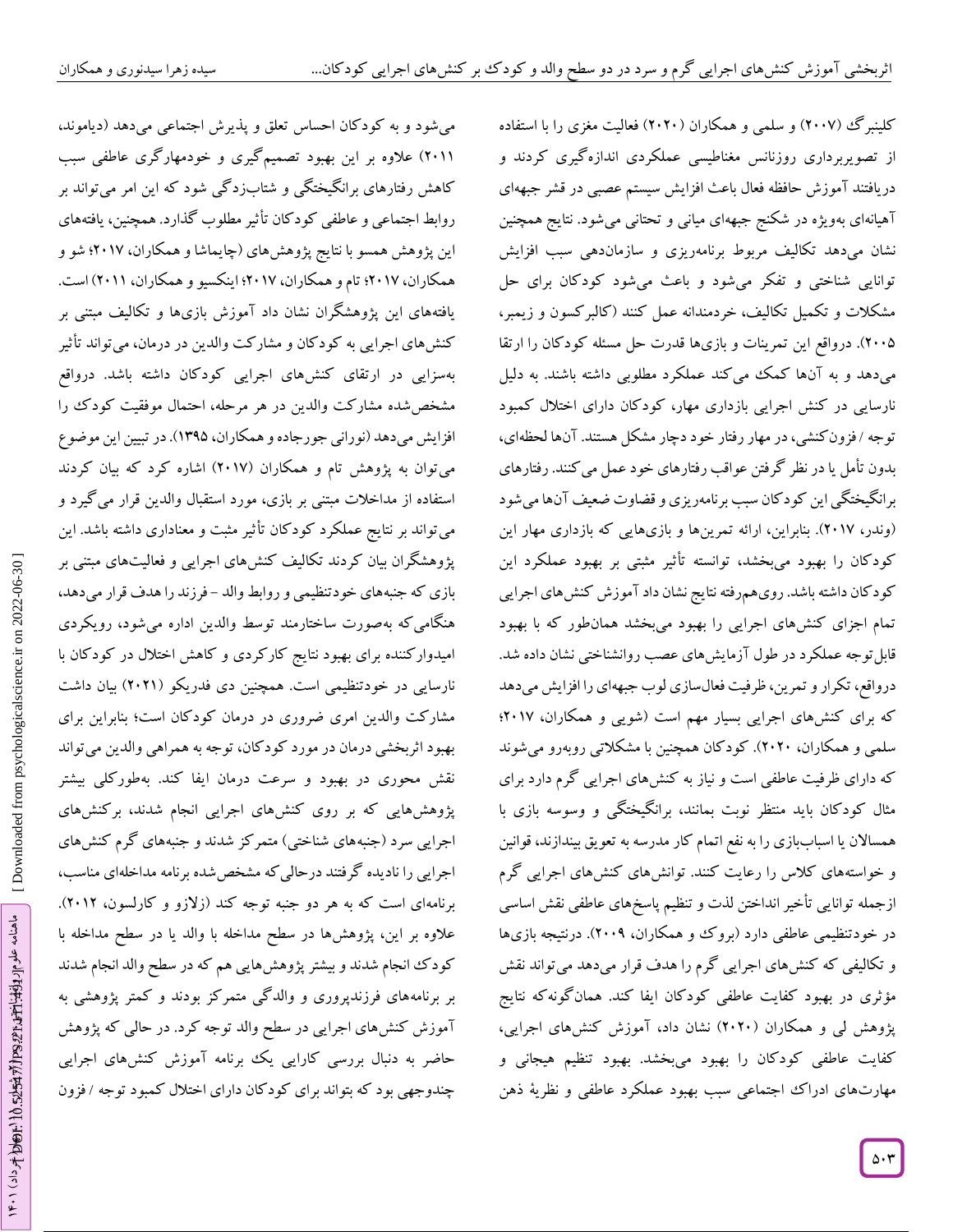کنشی مناسب و قابل|ستفاده باشد. پژوهش حاضر از بعد نظری میتواند راهکشای پژوهشهای آتی کردد و به بدنهٔ پژوهشهای مرتبط با این موضوع بپیوندد، و از بعد عملی ياریگر متخصصان علوم رفتاری، معلمان، والدين کودکان دارای اختلال کمبود توجه / فزون کنشی و ساير افراد در زمینۀ شناسایی، پیشکیری و درمان کودکان با اختلال کمبود توجه / فزون کنشی که از نارسايی در کنشهای اجرايی رنج میبرند باشد. اين پژوهش در بین کود کان دارای اختلال کمبود توجه /فزون کنشی ۹ تا ۱۲ ساله انجام شد بنابراين در تعمیم به ساير ردههای سنی بايد احتیاط شود. در اين پژوهش به دلیل مشکالت ناشی از شرايط کويید ،19 امکان اجرای پیگیری فراهم نشد بنابراين مشخص نیست آيا دستاوردهای آموزش کنشهای اجرايی گرم و سرد در طی زمان پايدار میماند يا خیر؛ بنابراين پیشنهاد میشود در پژوهشهای بعدی اين پژوهش بر روی گروههای سنی ديگر و ساير اختالالت همچون ناتوانیهای يادگیری، اختالالت اضطرابی و... نیز

ラン

، بهار)خرداد( 111

، شماره 21

ماهنامه علوم روانشناختی، دوره

صورت گیرد، مرحله پیگیری اجرا شود، اثربخشی اين درمان با ساير مداخالت مورد مقايسه قرار گیرد. همچنین اين مداخله عالوه بر سطح والد و کودک در سطح معلمان و همسالان نیز صورت گیرد.<br>هلا**حضات اخ**لاق<u>ی</u>

**پیروی از اصول اخلاق پژوهش: این مقاله بر**گرفته از رسالۀ دکتری نویسنده اول در رشتۀ روانشناسی دانشگاه گیالن و با شناسه اخالق .1400.006REC.GUILAN.IR است. اين پژوهش بدون حمايت مالی هیچ مؤسسه و سازمان دولتی يا خصوصی **: مالی حامی** انجام شده است.

**نقش هو یک از نویسندگان:** نویسنده اول محقق اصلی پژوهش، نویسنده دوم، استاد راهنما، نويسندگان سوم و چهارم، اساتید مشاور هستند.

اين پژوهش برای نويسندگان هیچگونه تضاد منافع نداشته است. **تضاد منافع:**

بدينو سیله از تمامی ک سانی که ما را در اين پژوهش ياری کردند، **: قدردانی** صمیمانه تشکر میکنیم. **ت شکر و**

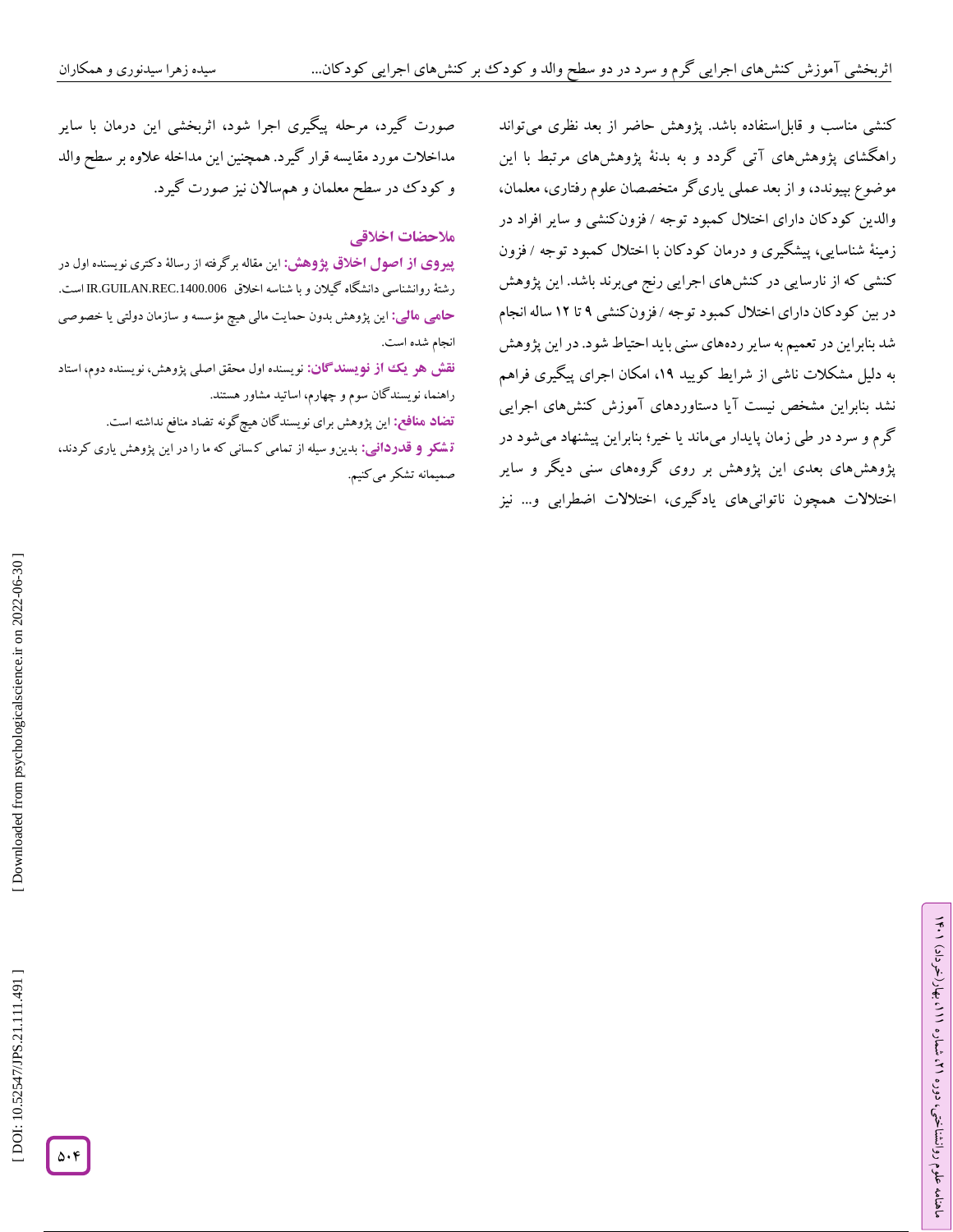## **References**

- Andrews, G., & Moussaumai, J. (2015). Improving children's affective decision making in the Children's Gambling Task. *Journal of Experimental Child Psychology*. 139,18 -34. [\[Link\]](https://pubmed.ncbi.nlm.nih.gov/26068276/).
- Asgari Nekah, S.M. (2009). Educational-restorative applications of Iranian indigenous games in education and rehabilitation of children with special needs. *Journal of Exceptional Education*. 2(90), 3 - 15. (Persian). [\[Link\]](http://exceptionaleducation.ir/browse.php?a_id=1619&sid=1&slc_lang=fa).
- Asgari Nekah, S.M., & Abedi, Z. (2014). The Effectivness of Executive Functions based Play Therapy on improving Response Inhibition, planning and working memory in children with Attention Deficit Hyperactivity Disorder. Journal of Cognitive Psychology. 2 (1), 41-51. (Persian). [\[Link\]](https://jcp.khu.ac.ir/browse.php?a_code=A-10-3-30&slc_lang=fa&sid=1).
- Ayano, G., Yohannes, K. & Abraha, M. (2020). Epidemiology of attention deficit/hyperactivity disorder (ADHD) in children and adolescents in Africa: a systematic review and meta -analysis. *Annals of General Psychiatry*. 19(21), 1 -10. [\[Link\]](https://pubmed.ncbi.nlm.nih.gov/32190100/).
- Azizian, M. (2018). Educational Interventions in Executive Functions in Children with Cognitive Disabilities. *Journal of Exceptional Education*. 1 (150), 63 -71. (Persian). [\[Link\]](http://exceptionaleducation.ir/browse.php?a_id=1316&sid=1&slc_lang=fa).
- Barish, K. (2020). The Role of Play in Contemporary Child Psychotherapy: A Developmental Perspective. *Journal of Infant, Child, and Adolescent Psychotherapy*, 19, 148 - 158. [\[Link\]](https://www.tandfonline.com/doi/abs/10.1080/15289168.2020.1756031?journalCode=hicp20).
- Brock, L., Rim m -Kaufman, S.E., Nathanson, L., Grimm, K.J. (2009). The contributions of 'hot' and 'cool' executive function to children's academic achievement, learning-related behaviors, and engagement in kindergarten. *Early Childhood Research Quarterly*, 21, 3, 337 -349. [\[Link\]](https://www.sciencedirect.com/science/article/abs/pii/S0885200609000386).
- Bul, K.C., Kato, P.M., Van der Oord, S., Danckaerts, M., Vreeke, L.J, Willems, A., van Oers, H.J, Van Den Heuvel, R., Birnie, D., Van Amelsvoort, T.A, Franken, I.H., & Maras, A. (2016). Behavioral Outcome Effects of Serious Gaming as an Adjunct to Treatment for Children with Attention Deficit/Hyperactivity Disorder: A Randomized Controlled Trial. *Journal of Medical Internet Research*. 16; 18, 2, e26. [\[Link\]](https://pubmed.ncbi.nlm.nih.gov/26883052/).
- Chaimaha, N., Sriphetcharawut, S., Suchitporn Lersilp & Chinchai, S. (2017). Effectiveness of therapeutic programs for students with ADHD with executive function deficits. *Journal of Occupational Therapy, Schools, & Early Intervention*, 10(4), 436 -456. [\[Link\]](https://www.tandfonline.com/doi/abs/10.1080/19411243.2017.1359131?journalCode=wjot20).
- Culbertson, W. C., & Zillmer, E. A. (2005). *TOL -DX tower of London -Drexel University*. (2nd ed.). Toronto, Canada: Multi-Health Systems. [\[Link\]](https://psycentre.apps01.yorku.ca/wp/tower-of-london-drexel-university-2nd-edition-toldx-2/).
- De Weger, C., Boonstra, F.N. & Goossens, J. (2021). Differences between children with Down syndrome and typically developing children in adaptive behaviour, executive functions and visual acuity. Scientific Reports. 11, 7602. [\[Link\]](https://www.nature.com/articles/s41598-021-85037-4#:~:text=Compared%20to%20typically%20developing%20children,assessment%2C%20and%20poorer%20visual%20acuity.).
- Diamond, A, & Lee, K. (2011). *"Interventions shown to aid executive function development in children 4 to 12 years old*." New York, N.Y: Science, PP: 333,6045. [\[Link\]](https://pubmed.ncbi.nlm.nih.gov/21852486/).
- DiFederico, K. (2021). *"The Value of Parental Involvement in Play Therapy with Children Exposed to Trauma: A Literature Review"*. Expressive Therapies Capstone Theses. 439. [\[Link\]](https://digitalcommons.lesley.edu/cgi/viewcontent.cgi?article=1442&context=expressive_theses).
- Dovis, S., Van der Oord, S., Wiers, R.W., & Prins ,P.JM. (2015). Improving Executive Functioning in Children with ADHD: Training Multiple Executive Functions within the Context of a Computer Game. A Randomized Double-Blind Placebo Controlled Trial *. Plops ONE*. 10(4), 1 -30. [\[Link\]](https://www.ncbi.nlm.nih.gov/pmc/articles/PMC4386826/).
- Ferguson, H.J., Brunsdon, V.E.A. & Bradford, E.E.F. (2021). The developmental trajectories of executive function from adolescence to old age. *Scientific Reports*, 11, 1382. [\[Link\]](https://www.nature.com/articles/s41598-020-80866-1).
- Fogel, Y., Rosenblum, S., Hirsh, R., Chevignard, M., & Josman, N. (2020). Daily Performance of Adolescents with Executive Function Deficits: An Empirical Study Using a Complex -Cooking Task. *Occupational Therapy International*, 3,1 -11. [\[Link\]](https://pubmed.ncbi.nlm.nih.gov/32099539/).
- Gibbons, B. (2020). *Using Child -Centered Play Therapy as an Intervention to Reassess ADHD Diagnoses and Trauma in Children: A Literature Review* . Expressive Therapies Capstone Theses. 358. [\[Link\]](https://digitalcommons.lesley.edu/expressive_theses/358/).
- Hakimi Rad, E., Afrooz, G., Beh -Pajooh, A., Ghobari Bonab, B., & Arjmandnia, A. (2013). The effects of response inhibition and working memory training programs on improving social skills in children with Attention Deficit / Hyperactivity Disorder. *Journal of Psychological Studies*, 9(4), 9 -30. (Persian). [\[Link\]](http://ensani.ir/fa/article/322800/%D8%A7%D8%AB%D8%B1%D8%A8%D8%AE%D8%B4%DB%8C-%D8%A8%D8%B1%D9%86%D8%A7%D9%85%D9%87-%D9%87%D8%A7%DB%8C-%D8%A2%D9%85%D9%88%D8%B2%D8%B4-%D8%A8%D8%A7%D8%B2%D8%AF%D8%A7%D8%B1%DB%8C-%D9%BE%D8%A7%D8%B3%D8%AE-%D9%88-%D8%AD%D8%A7%D9%81%D8%B8%D9%87-%D9%81%D8%B9%D8%A7%D9%84-%D8%A8%D8%B1-%D8%A8%D9%87%D8%A8%D9%88%D8%AF-%D9%85%D9%87%D8%A7%D8%B1%D8%AA-%D9%87%D8%A7%DB%8C-%D8%A7%D8%AC%D8%AA%D9%85%D8%A7%D8%B9%DB%8C-%DA%A9%D9%88%D8%AF%DA%A9%D8%A7%D9%86-%D8%A8%D8%A7-%D8%A7%D8%AE%D8%AA%D9%84%D8%A7%D9%84-%DA%A9%D8%A7%D8%B3%D8%AA%DB%8C-%D8%AA%D9%88%D8%AC%D9%87-%D9%88-%D8%A8%DB%8C%D8%B4-%D9%81%D8%B9%D8%A7%D9%84%DB%8C).
- Harish, S., & Patil, A. (2020). A study of prevalence and factors affecting prevalence of attention deficit hyperactivity disorder(ADHD) among primary school children in urban schools. MedPulse International Journal of Pediatrics. 13(2), 28 -31. [\[Link\]](https://medpulse.in/Pediatrics/Article/Volume13Issue2/Ped_13_2_5.pdf).
- Holfelder, B., Jürgen Klotzbier, T., Eisele, M., & Schott, N. (2020). Hot and Cool Executive Function in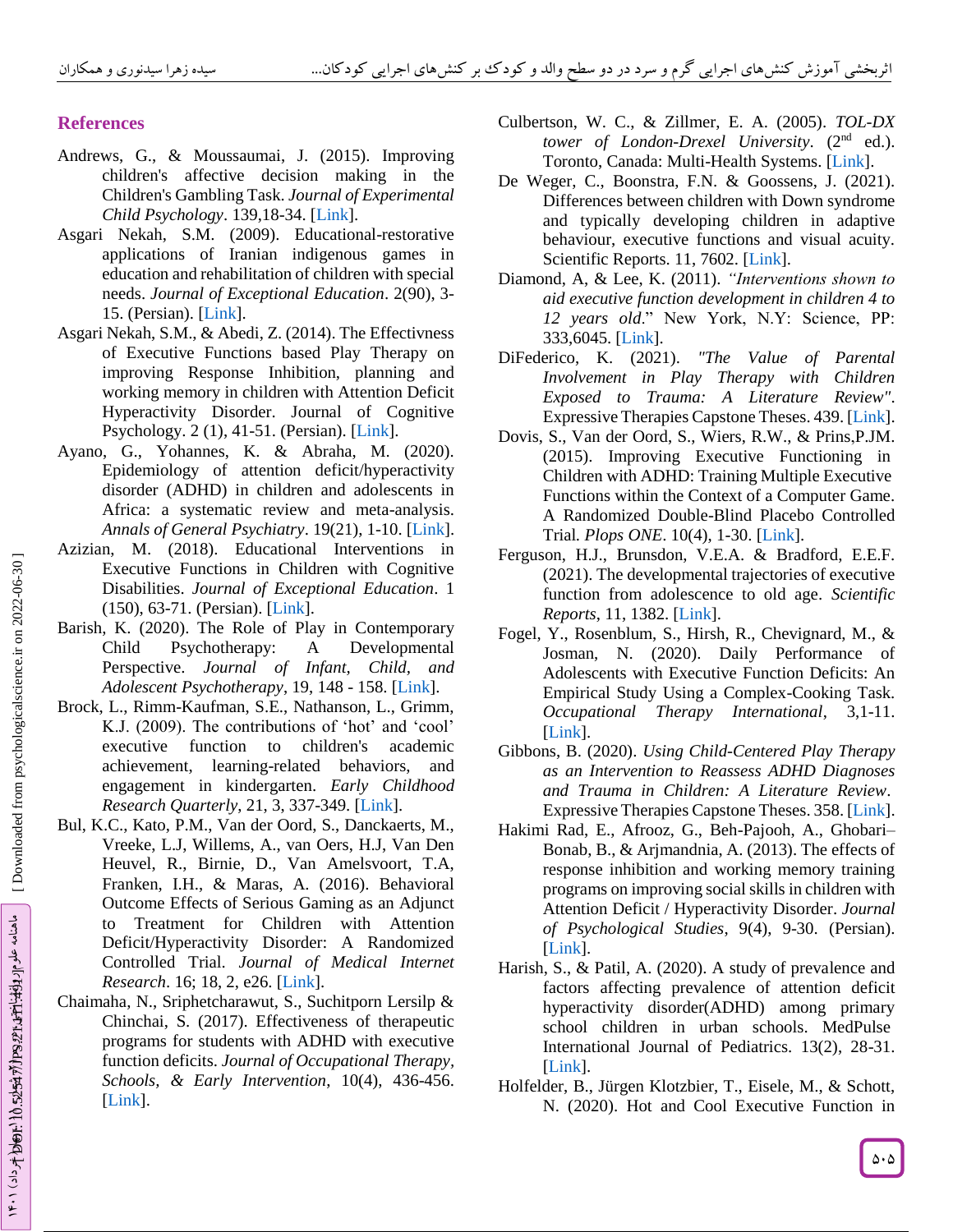Elite - and Amateur - Adolescent Athletes from Open and Closed Skills Sports. *Frontiers in Psychology*, 11, 1 -16. [\[Link\]](https://www.frontiersin.org/articles/10.3389/fpsyg.2020.00694/full).

- Hosseinidashtbayaz, G.H., Jenaabadi, H., & Farnam, A. (2020). Effectiveness of training of executive functions on the performance of quantitative reasoning, knowledge, and fluid reasoning among students with learning disabilities in the first and second grades of elementary school. *Education Strategies Medical Sciences*, 12 (6), 28 -35. (Persian). [\[Link\]](https://edcbmj.ir/article-1-2069-fa.html).
- keshavarz velian, N., & Zarei goniani, A. (2020). The effect of executive functions training on neuropsychological skills and attention control of the students with learning disabilities. *Journal of Psychological Science*,19(90),723 -732. (Persian). [\[Link\]](https://psychologicalscience.ir/article-1-342-fa.html&sw=%DA%A9%D8%B4%D8%A7%D9%88%D8%B1%D8%B2+%D9%88%D9%84%DB%8C%D8%A7%D9%86).
- khorasani zade gazki, A., Bahrami, H., & Ahadi, H. (2020). Effectiveness of working memory training on increasing the attention of children with attention deficit/hyperactivity. *Journal of Psychological*  Science, 19(88), 503-509. (Persian). [\[Link\]](https://psychologicalscience.ir/article-1-668-fa.html&sw=%D8%AE%D8%B1%D8%A7%D8%B3%D8%A7%D9%86%DB%8C+%D8%B2%D8%A7%D8%AF%D9%87).
- Korpa, T., Skaloumbakas, C., Katsounas, M., Papadopoulou, P., Lytra, F., Karagianni, S., & Pervanidou, P. (2020). EF Train: Development of an Executive Function Training Program for Preschool and School -aged Children with ADHD. *International Journal of Psychology & Psychological Therapy*, 20, 1, 13 -27. [\[Link\]](https://www.ijpsy.com/volumen20/num1/531.html#:~:text=The%20assessment%20of%20executive%20function,well%20as%20diminished%20ADHD%20symptoms.).
- Leshem, R. (2016). Using dual process models to examine impulsivity throughout neural maturation. *Developmental Neuropsychology*. 41 (1 -2), 125 – 143. [\[Link\]](https://www.ijpsy.com/volumen20/num1/531.html).
- Li, Q., Liu, P., Yan, N., & Feng, T. (2020). Executive Function Training Improves Emotional Competence for Preschool Children: The Roles of Inhibition Control and Working Memory. *Frontiers in psychology*, 11, 1 -11. [\[Link\]](https://www.ncbi.nlm.nih.gov/pmc/articles/PMC7077513/).
- Lin, Z. L., Lin, D. R., Chen, J. J., Li, J., Li, X. Y., Wang, L. S., Liu, Z. Z., Cao, Q. Z., Chen, C., Zhu, Y., Chen, W. R., Liu, Y. Z., & Lin, H. T. (2019). Increased prevalence of parent ratings of ADHD symptoms among children with bilateral congenital cataracts. *International Journal of Ophthalmology*, 12(8), 1323 –1329. [\[Link\]](https://www.ncbi.nlm.nih.gov/pmc/articles/PMC6694060/).
- Magnus, W., Nazir, S., Anilkumar, A.C, & Shaban, K. (2021). *Attention Deficit Hyperactivity Disorder*. In: StatPearls. Treasure Island (FL): StatPearls Publishing, PMID: 28722868. [\[Link\]](https://pubmed.ncbi.nlm.nih.gov/28722868/).
- Mohebb, N., Amiri, S., & Behravesh, A. (2013). The effectiveness of Short time structured play therapy

on attention –deficit Hyperactivity disorder in pre school children (six years). *Journal of Instruction and Evaluation*, 6(22), 27 -43. (Persian). [\[Link\]](https://www.sid.ir/en/journal/ViewPaper.aspx?id=383977).

- Musazadeh Moghaddam, H., Arjmandnia, A.A, Afrooz, G.A, & Ghobari -Bonab, B. (2021). Effectiveness of Cognitive Rehabilitation Program Based on Prospective Memory on the Attention Rate in the Children with Attention Deficit Hyperactivity Disorder (ADHD). Journal of Child Mental Health. 7 (4), 248 -263. (Persian). [\[Link\]](http://childmentalhealth.ir/article-1-606-en.html).
- Nejati, V., Abadi, F., Ramezannia, Z., & Najian, A. (2016). The study of sustained attention of children with attention deficit -hyperactivity disorder and typical children. *Journal of Psychological Science* , 15(58), 276 -288. (Persian). [\[Link\]](https://psychologicalscience.ir/article-1-209-fa.html).
- Noorani Jurjadeh, S.R., Mashhadi, A., Tabibi, Z., & Kheirkhah, F. (2016). Effectiveness of Executive Functions Training Based on Daily Life on Executive Functioning in Children with Attention Deficit/ Hyperactivity Disorder. *Advances in Cognitive Sciences*. 18 (1), 68 -78. (Persian). [\[Link\]](https://icssjournal.ir/browse.php?a_id=433&sid=1&slc_lang=en).
- Noorani Jurjadeh, S.R., Mashhadi, A., Tabibi, Z., & Kheirkhah, F. (2018). Effectiveness of executive functions training based on daily life on reduce symptoms and improve adaptive skills in children with attention deficit/ hyperactivity disorder. Journal of Research and Health. 8(3), 269- 277. [\[Link\]](https://www.researchgate.net/publication/324845719_Effect_of_daily_life_executive_functions_training_on_symptoms_and_adaptive_skills_in_children_with_attention_deficit_hyperactivity_disorder).
- Ragab, M.M., Eid, E.M., & Badr, N.H. (2020). Effect of Demographic Factors on Quality of Life in Children with ADHD under Atomoxetine Treatment: 1 -Year Follow -up. *Journal of Child Science*. 10, e163 – e168. [\[Link\]](https://www.thieme-connect.com/products/ejournals/abstract/10.1055/s-0040-1717104).
- Rapport, M.D, Eckrich, S.J., Calub, C., & Friedman, L.M. (2020). Executive function training for children with attention deficit/hyperactivity disorder. In: Martel, M. The Clinical Guide to Assessment and Treatment of Childhood Learning and Attention Problems. Academic Press, PP: 171-196. [\[Link\]](https://www.ncbi.nlm.nih.gov/pmc/articles/PMC5339928/).
- Ren, Y., Fang, X., Fang, H., Pang, G., Cai, J., Wang, S., & Ke, X. (2021) Predicting the Adult Clinical and Academic Outcomes in Boys with ADHD: A 7 - to 10 -Year Follow -Up Study in China. *The Journal of Pediatrics*.9, 1 -11. [\[Link\]](https://www.ncbi.nlm.nih.gov/pmc/articles/PMC8367416/).

ラン

، بهار)خرداد( 111

، شماره 21

ماهنامه علوم روانشناختی، دوره

Rezaei, S., Eftekhari Saadi, Z., Hafezi, F., & Heydarei, A. (2019). Development of Early Intervention Program Based On Executive Functions and its effectiveness on improving the neurological function of Children with Intellectual Disability. *Medical Journal of Mashhad University of Medical Sciences*, 62(December), 199 -212. (Persian). [\[Link\]](https://mjms.mums.ac.ir/article_14315.html?lang=en).

 $\mathfrak{d} \cdot \mathfrak{F}$